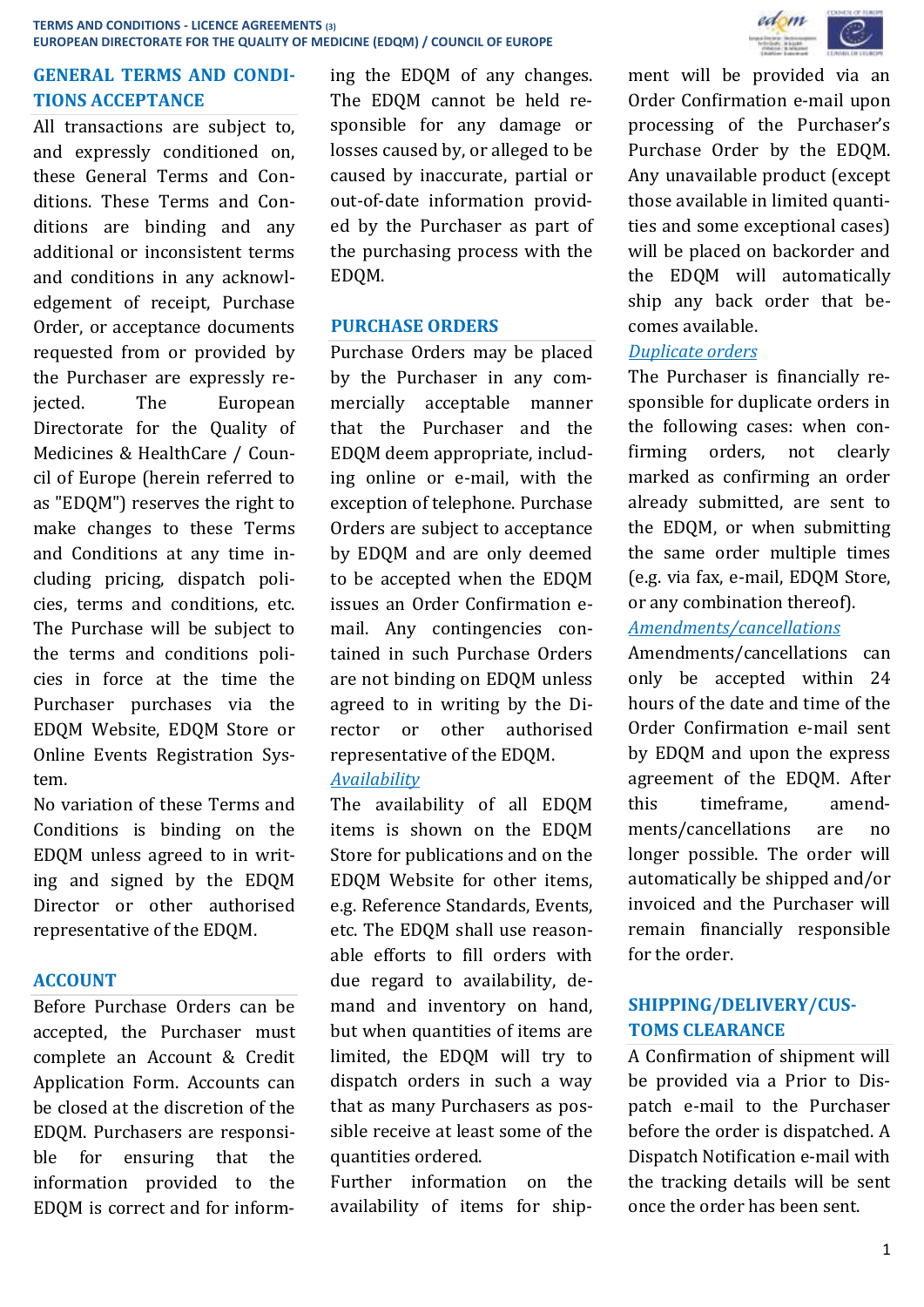Only the EDQM has the right to choose the shipping service used to dispatch EDQM items. The Consignee/Purchaser is not permitted to provide their shipping import account number to pay shipping charges nor pick up the order directly. The Incoterms used are listed in the specific Terms and Conditions.

- *Regulatory Procedures and SH/NDP (harmonised system).*

The SH/NDP code added to each item listed in the shipping documentation is a proposal by the EDQM and is not binding. The importer shall be personally responsible for the tariff classification in the country of import and will assume the ensuing regulatory, fiscal, health and safety obligations.

Origin of the goods: Diplomatic, Council of Europe (France) SH/NDP 000009.

This SH/NDP code is strictly limited to the EDQM's export operations out of France.

### **PRICES**

All prices and product descriptions for goods and order handling charges shall be as those identified on the [EDQM's](http://www.edqm.eu/)  [Website](http://www.edqm.eu/) and/or the [EDQM Store](https://store.edqm.eu/index.html) at the time the order is processed for dispatch. However, the EDQM will honour all EDQM price quotations up to and including the expiration date on the quotation on condition that the product(s) remain available. Any applicable discounts will be shown on the Order Confirmation.

#### **VAT & OTHER TAXES**

#### *VAT*

All prices on the EDQM Store or EDQM Website are per unit and exclusive of customs duties and taxes and are shown in euros. Transactions with the EDQM (being part of the Council of Europe) within the European Union are exempt from VAT under Article 13 of the Council of the European Union Directive 2006/112/EC on the common system of value-added tax. As an international organisation with diplomatic status, the Council of Europe has no VAT identification number. Customers based in the EU should comply with applicable VAT regulations. Taxable customers should account for VAT via the reverse charge mechanism.

#### *Import and Customs Charges*

Notwithstanding the above, customs duties, VAT and other taxes may be levied on all transactions and shipping outside the EU. These duties and taxes are to be paid by the Purchaser who shall be responsible for both declaration and payment of all applicable import taxes, customs clearance costs, final transport charges (depending on the Incoterm) and other customs duties in the country concerned. In no event shall the said duties and taxes be paid by the EDQM nor should they be deducted from the amount paid to the EDQM.

Applicable taxes, customs clearance costs, final transport charges (depending on the Incoterm) and other customs duties do not entitle the Purchaser to



cancel his/her order, refuse the items or to claim reimbursement or interest from the EDQM.

#### **INVOICING & PAYMENT**

Payment terms will be mentioned on the Order Confirmation e-mail and the invoice. The general payment terms for all items under these Terms and Conditions are thirty (30) days from the end of the month following the date of the invoice issued by the EDQM, based on approval of a credit line by the EDQM's Accounts Receivable Team. However, the EDQM retains the option to modify the payment terms and this will be communicated to the Purchaser before any pending order is processed.

The EDQM accepts payment via the EDQM Store, Bank Transfer or by Credit/Bank Cards (Visa, Eurocard, MasterCard, and American Express). The EDQM store facility for electronic payment by credit card is fully secure. All data transmitted are encrypted, and neither the EDQM nor any third party has access to them.

The EDQM does not accept payment by letter of credit. The Purchaser must ensure that payment is made net of charge for the EDQM and the amount paid must cover the amount invoiced in euros.

#### *Late Payment*

Should the Purchaser fail to comply with the payment terms they will automatically be deemed in default of payment and risk having their line of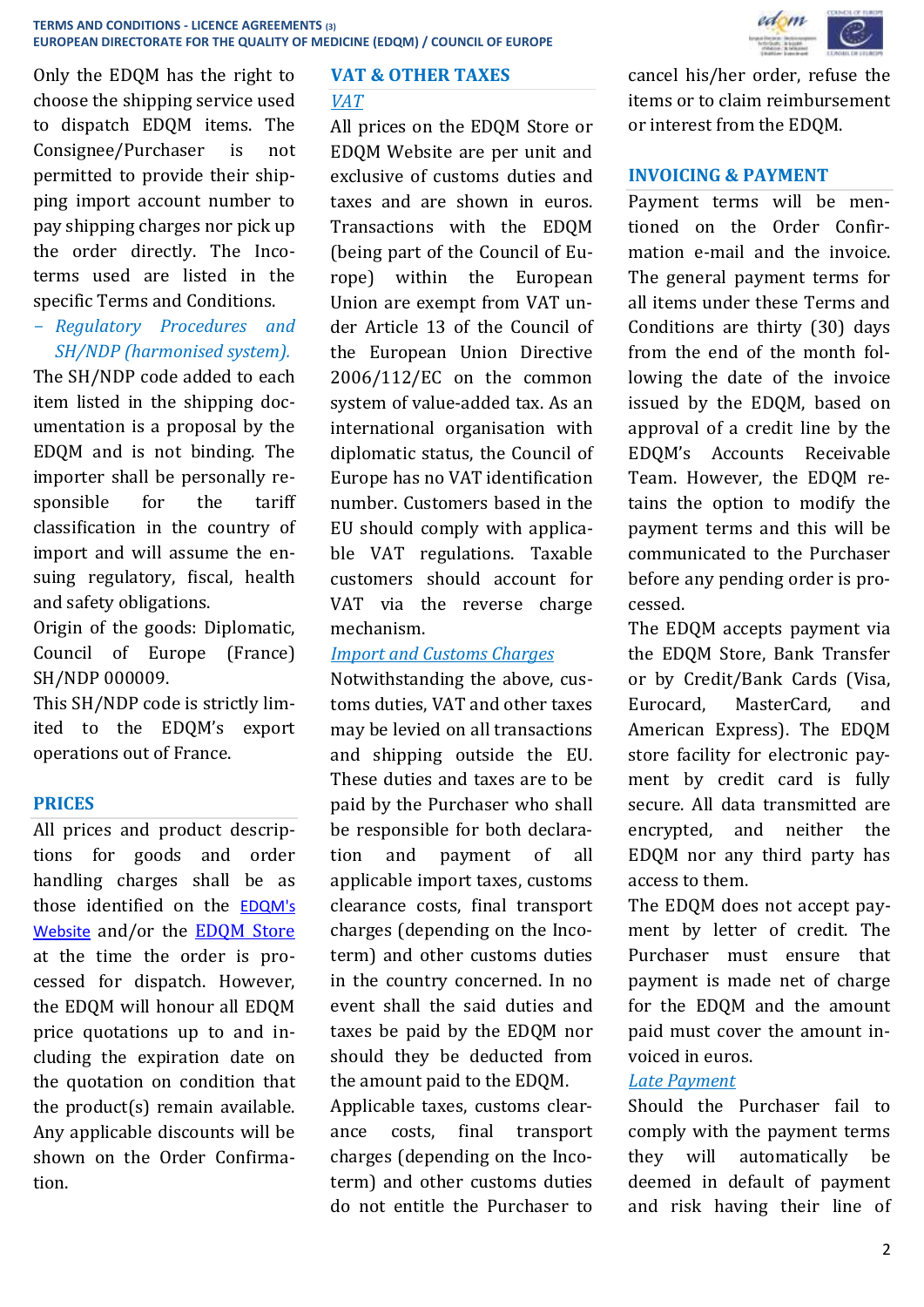credit rescinded. In addition, all outstanding invoices, even if payment is not already due, will require immediate payment in full, and authorised credit terms will be cancelled.

The EDQM reserves the right to apply a penalty charge of 12% of the total amount outstanding after the due payment date. This penalty is based on the number of overdue days and is calculated as follows: [overdue amount x 12 %] x [overdue days /365]. The EDQM also reserves the right to apply a charge for debt recovery costs per invoice as follows:

| Invoice amount         | Recovery costs |
|------------------------|----------------|
| Up to €999.99          | $\epsilon$ 40  |
| Between $€1000$        | €70            |
| and $\epsilon$ 9999.99 |                |
| Above $€10000$         | €100           |

The EDQM reserves a security interest in the items until payment is collected in full.

# **ELECTRONIC COMMUNICA-TIONS AND DATA**

### *Electronic Communications*

Where possible, the EDQM limits communication with the Purchaser to electronic means. By placing Purchasing Orders with the EDQM, the Purchaser consents to receive electronic communications in respect of the processing and dispatch of their order from the EDQM as well as updates on product safety and price and service changes. *Personal data processing – Fair Processing Notice (FPN)* 

The EDQM will use data and other information provided by the Purchaser on the order form and/or the Credit Application

Form for ordering and for invoicing purposes, and to address any issues linked with the quality of the products bought. The EDQM will also use this data for direct marketing via e-mail, provided that the product or service being marketed is similar to one which the Purchaser has bought within the previous twelve months or, in the case of publications, the Purchaser has purchased the previous edition of the item. Each time the EDQM sends a marketing e-mail, the Purchaser will have the option to decline to receive further marketing e-mails by sending an e-mail to [cdu@edqm.eu](mailto:data@edqm.eu) with "unsubscribe" in the subject line. If the Purchaser has received a marketing e-mail from the EDQM for a similar product or service during that twelvemonth period without objection, the EDQM will consider that the Purchaser's consent remains valid and will keep using his personal data for direct marketing until the Purchaser expresses his wish to opt out from this marketing communication.

Without prejudice to the possibility of transmitting to its bank the data required to process orders, the EDQM undertakes not to divulge the Purchaser's data to third parties with the exception of those contacts provided by the Purchaser on the Account and Credit Application Form and/or during the ordering process.



# **DISTRIBUTORS /WHOLESALERS**

Although there are a number of companies that offer EDQM items for sale, the EDQM does not appoint authorised distributors of its items. Purchasers are free to purchase directly from the EDQM or from a distributor. The EDQM is not liable for items purchased via a distributor.

# **WARRANTIES, LIABILITY & RESPONSIBILITY**

# *Warranties*

The EDQM does not guarantee that the items will meet the Purchaser's specific expectations. The EDQM only guarantees that the items: (i) are fit for use according to EDQM's intended use of the product; (ii) were fit for use at the time they were handed over to the carrier responsible for the delivery of the items to the Purchaser with such accessories, including packaging, delivery instructions or other instructions for the item's delivery and reception, as the Purchaser may expect to receive; (iii) possess qualities and performance capabilities which are normal in goods of the same type and which the Purchaser may expect given the nature of the goods and the information provided on the EDQM's Website and (iv) were dispatched after both the carrier and the Purchaser received clear and accurate instructions for the item's delivery and reception. No other guarantees, either explicit or implied, are given by the EDQM. The EDQM does not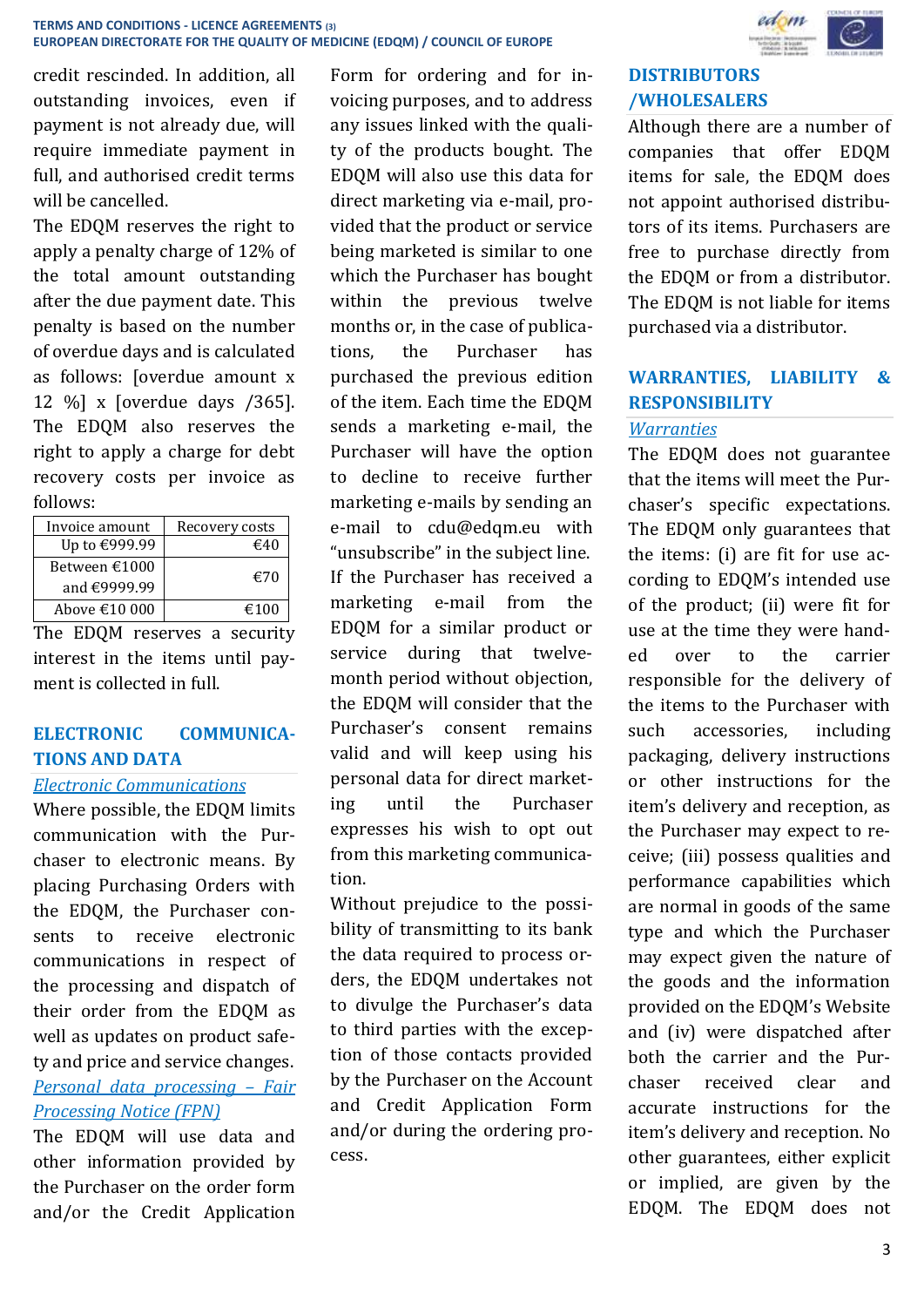guarantee that the purchase or use of the items will not infringe any intellectual property rights, in particular patents.

#### *Limitation of Liability*

In no event shall the EDQM be liable for any damages due to the use of items, including, but not limited to, loss of business, loss of profit, loss of use, loss of opportunity, costs of procurement of substitute goods, services or systems or for any indirect, special, incidental, punitive or consequential damages, however caused and, whether in contract, tort or under any other theory of liability, whether or not the Purchaser has been advised of the possibility of such damages or costs.

In no event shall the EDQM be held liable for any damages of any kind due to the impossibility of using or accessing its Websites; nor shall the EDQM be held liable for any loss whatever its origins, specifically mentioning loss of profits, connected to the information on its Websites. The EDQM declines all responsibility for any damages of any kind resulting from the fraudulent intrusion of a third party leading to the modification of the information provided therein.

# *Responsibility*

The EDQM cannot be held responsible for orders not being fulfilled in the event of items being out of stock or unavailable due to *force majeure*, disturbances or total or partial strike action and flood or fire. Furthermore, the EDQM cannot be held responsible for the consequences of any delay in delivery due to *force majeure*, such as computer breakdown, disruption or strikes affecting national or private courier services.

# - *Responsibility for items*

It is the Purchaser's responsibility to check with the local, regional or national authorities and to make sure that the items that they intend to order can be imported or used in that country before ordering. As a result, the EDQM cannot be held responsible for failure to meet any specific requirements of the legislation of the country where the items are delivered.

The Purchaser is solely responsible for the choice of items, their storage from the time of delivery and their use. In no event shall the EDQM be liable for any consequent damage.

- *Responsibility for the availability of online facilities and services (EDQM Website, Online Store, CombiStatsTM platform and Events Registration System, etc.)*

The EDQM will do its utmost to ensure that availability of the EDQM Website, the EDQM Store, the EDQM Online Events Registration System or the CombistatsTM platform is uninterrupted. However, due to the nature of the Internet, this cannot be guaranteed. Also, access may be occasionally suspended or restricted to allow for repairs, maintenance, or the introduction of new facilities or services. The EDQM will attempt to limit the frequency and duration of any



# such suspension or restriction. *Purchaser's responsibility*

The Purchaser guarantees the EDQM against all financial or other implications resulting from any breach or infringement of its obligations.

# **COMPLAINTS, CLAIMS, RE-TURNS AND CANCELLATIONS**

*Complaints or Claims*

All Complaints and claims must be made in writing by the Purchaser. They must be received by fax or e-mail or via the EDQM HelpDesk. Any delays in delivery which cannot reasonably be attributed to the EDQM do not entitle the Purchaser to cancel the Purchase Order, refuse the items or claim damages or interest.

# - *Faulty or Damaged Goods*

The EDQM is responsible for goods until they are delivered to the Purchaser (or the designated place of delivery) including for any damage *en route* (according to the Incoterms used).

 *Damaged packaging*. The Purchaser's obligation is to evaluate the shipment's outer packaging immediately upon delivery. If the outer packaging is damaged, it is the responsibility of the Purchaser to point this out to the transporter and to undertake a shipment content evaluation in the presence of the transporter. If the content of the shipment is found to be damaged, the Purchaser must ask the transporter to make a note of the damage on the delivery paperwork. The Purchaser must then submit a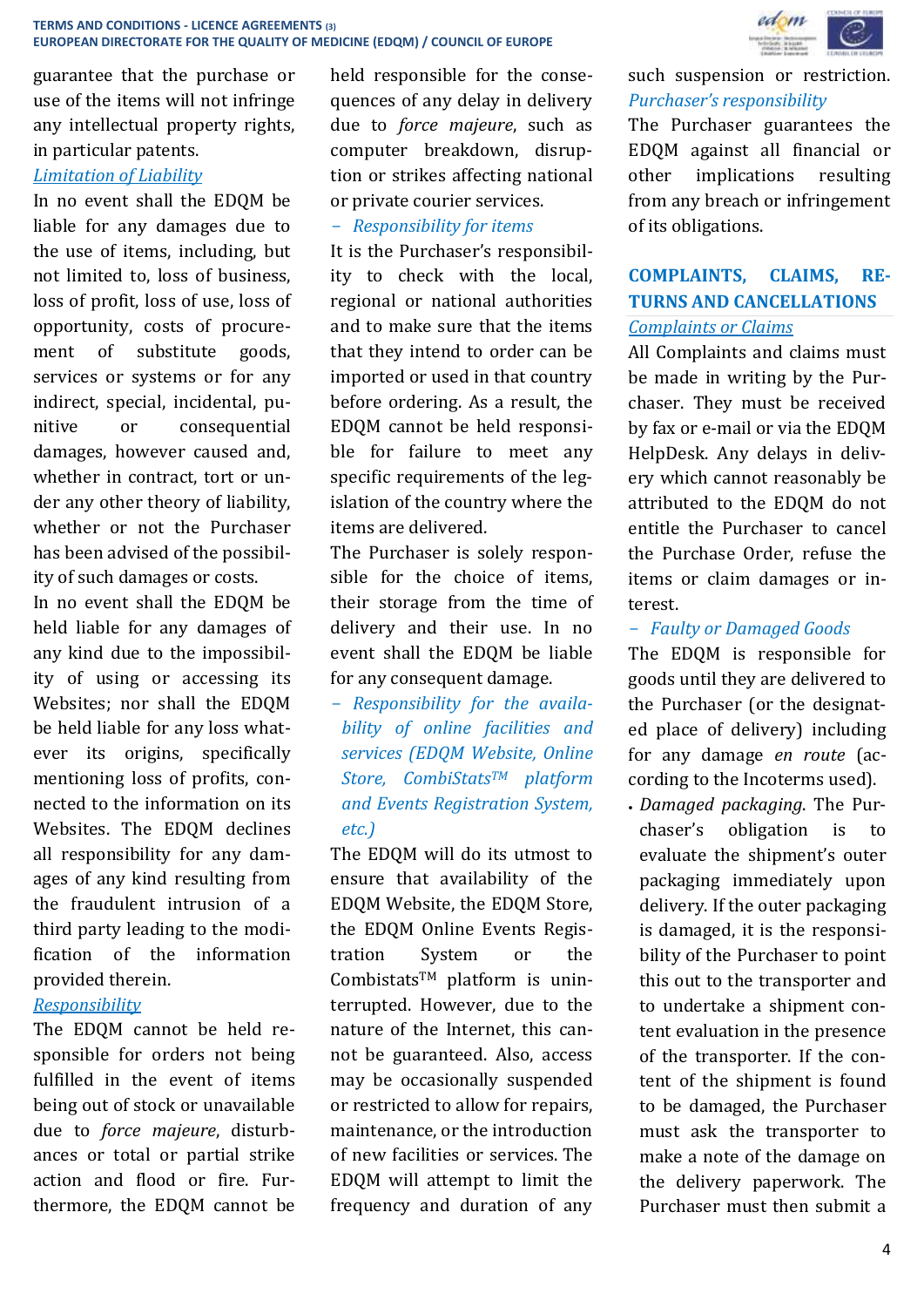complaint about parcel content damages to the EDQM with photographic evidence within 1 working day.

 *Suspected damaged goods*. If, at the time of delivery, the outer packaging is not damaged, but there is a suspicion of damage to the contents of the shipment, the Purchaser must undertake a shipment content evaluation in the presence of the transporter. If the content of the shipment is found to be damaged, the Purchaser must ask the courier to make a note of the damages on the delivery paperwork. The Purchaser must then submit a complaint about parcel content damages to the EDQM, with photographic evidence, within 1 working day.

# - *Incorrect goods dispatched / Missing items*

It is the Purchaser's responsibility to inspect delivered goods and make any complaints within 5 working days of delivery. Complaints can be made by the Purchaser only if, upon delivery, the items delivered are not found to correspond quantitatively, or if incorrect items are identified, compared with the Order Confirmation and the Prior-to-Dispatch Notification. The "items delivered" refers to the availability of the product under the conditions laid down in article "Availability".

# - *Missing parcel*

Complaints for missing parcels have to be sent to the EDQM within 30 days from the shipping date of the parcel.

# - *Rectification for justified complaints*

If a complaint is shown to be justified, the EDQM will discuss with the Purchaser the method of rectification, i.e., either refunding the Purchaser and/or sending a replacement.

### *Returns*

The EDQM has different return policies for each type of EDQM product (see "Specific Terms and Conditions" below). In no event shall the Purchaser return items to the EDQM unless the EDQM has been notified and has given its written consent. If the EDQM gives written consent, the EDQM will decide the most economical method to return the goods.

# *Cancellations*

Cancellations can only be accepted if received within 24 hours from the date and time of the Order Confirmation e-mail.

# **ARBITRATION & APPLICABLE LAW**

The aim of the EDQM is to settle any disputes amicably in the framework of these Terms and Conditions. In accordance with the provisions of article 21 of the General Agreement on the Privileges and Immunities of the Council of Europe, all disputes between the EDQM and the Purchaser as regards the application of these General Terms shall be submitted, if a mutual agreement cannot be reached between the parties, to arbitration as laid down in Order [No. 481 of the Secretary General,](https://wcd.coe.int/ViewDoc.jsp?p=&id=1128483&Site=DGAL-CD&direct=true)



approved by the Committee of Ministers.

This transaction shall be governed by the Council of Europe's relevant regulatory framework, complemented, where necessary, by French national subsubstantive law.

# **SPECIFIC TERMS AND CONDI-TIONS: REFERENCE STANDARDS**

### *General Conditions*

Given the nature of the items, the EDQM reserves the right to refuse any order if the Purchaser is unable to provide guarantees of the competencies, import and/or export permits, authorisation or expertise required.

# *Purchase Orders*

# - *Addresses*

The invoice and the delivery address must be both within the EU or both outside the EU. The EDQM cannot accept an invoice address within the EU and a delivery address outside the EU or vice versa.

### - *Quantities*

Each Reference standard is sold as a "sales unit". Each "sales unit" may include several vials/ampoules. It is the responsibility of the Purchaser to order the number of "sales units" required and not the total number of vials/ampoules. The EDQM's [online database f](http://crs.edqm.eu/)or reference standards should be consulted before ordering. The EDQM cannot be held responsible for the Purchaser incorrectly ordering the number of "sales units" required.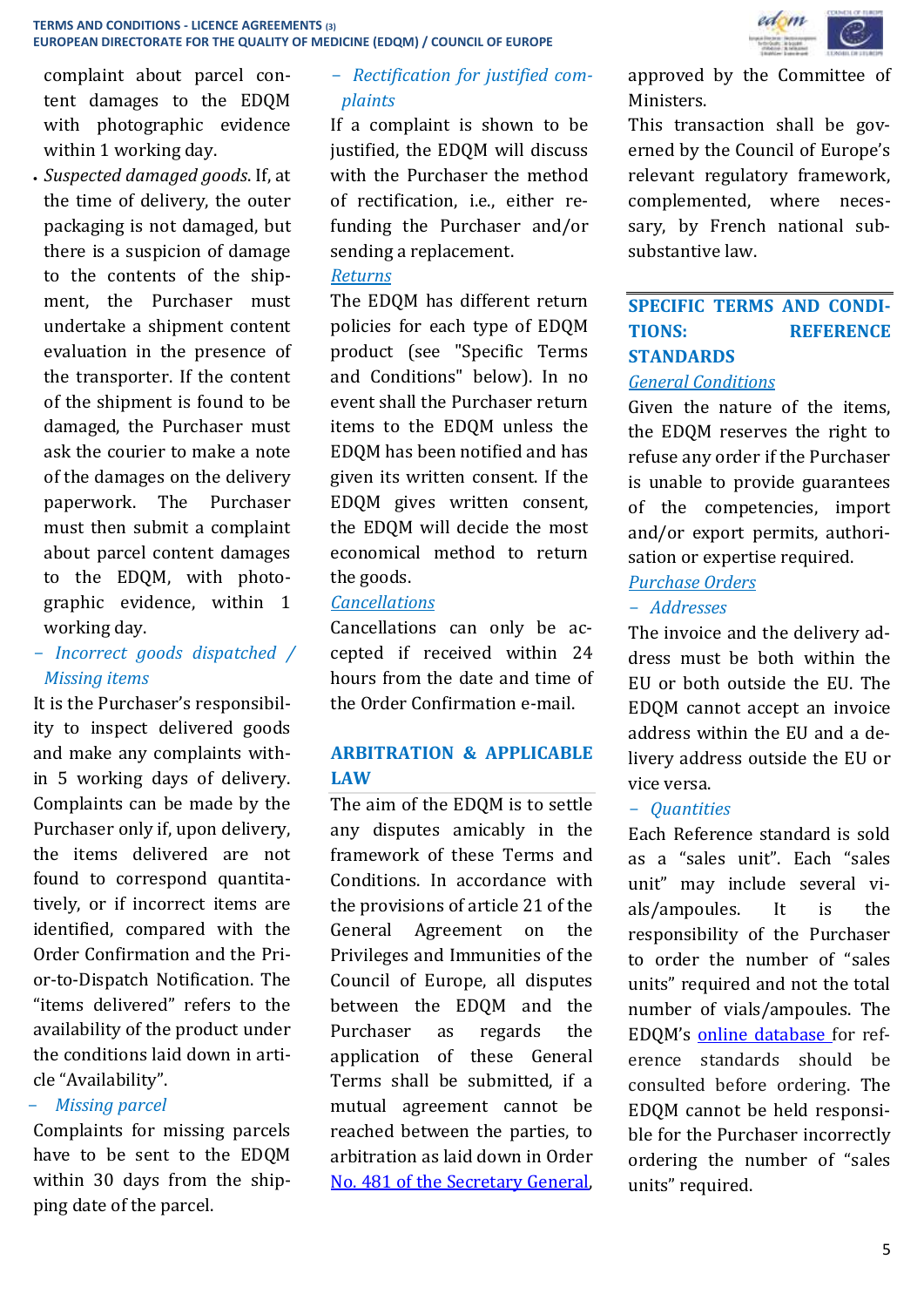The EDQM reserves the right to change without notice the unit quantity of a reference standard if the monographs has been updated.

# - *Availability and Restrictions*

When stocks of a given reference standard are low, the EDQM reserves the right to limit the quantities sold to each Purchaser to ensure that as many Purchasers as possible will receive at least some of the quantities available.

Restrictions on quantities are applied at the time the Purchase Order is received.

*Warranties, Liabilities and Responsibility*

# - *Quality and purpose of items supplied*

Reference standards are supplied by the EDQM as follows:

- All chemical substances, herbal standards or biological preparations listed in our catalogue are supplied exclusively as European Pharmacopoeia Chemical Reference Substances, Herbal Reference Standards Biological Reference Preparations/ Reagents or Reference Spectra (Ph. Eur. CRS, HRS, BRP, BRR or RS) with the primary intention for use in tests and assays carried out in accordance with the official methods of the European Pharmacopoeia (Ph. Eur.).
- All WHO International Chemical Reference Substances (ICRS) are supplied with the primary intention for use in physical and chemical tests and assays described in the specifications published in "The

International Pharmacopoeia" for the quality control of pharmaceutical substances.

- All WHO International Standards for Antibiotics (ISA) are generally intended for the establishment of regional or national secondary standards subsequently used in routine laboratory tests and assays.
- *Safety*

In the event of any safety concerns or for any other information about a product, the Purchaser must read carefully the safety data sheets or safety data statements available for hazard identified products. It is up to Purchasers to determine independently the risks associated with the items according to the information leaflet and safety data sheet for each item listed on the EDQM's reference standards [online database](http://crs.edqm.eu/) and to take appropriate safety measures, including the provision of appropriate information, equipment and training to those persons coming into contact with the item

### - *Warranties*

Except for the use of Reference Standards in tests and assays carried out in accordance with the official methods of the European Pharmacopoeia and by professionals with the necessary technical skills and at their own discretion and risk, the EDQM makes no representation, contractual statement, or expression of opinion concerning the quality or safety of any item supplied, the presence of any defect in it, or its fitness for



any particular purpose except that as described above.

# - *Liability*

Any liability of the EDQM for injury, loss or damage arising from the supply or use of any such item is in any event hereby excluded to the fullest extent permitted by internationally accepted commercial standards; in particular, no liability is accepted for loss of profits or indirect or consequential loss. *Shipment/Delivery/Customs* 

# *Clearance*

#### - *Incoterms*

EDQM items are shipped to the Purchaser on either a:

- DAP (Delivered at Place + destination name),
- CIP (Carriage and Insurance Paid to + destination name),
- or CPT (Carriage Paid To + destination name) basis (only for certain countries or for shipments of EUR 500 or less).

Details will be provided to the Consignee on the Dispatch Notification e-mail. The information is also available on the Website in document [Order and dispatch](https://www.edqm.eu/en/ph-eur-reference-standards-orders-catalogue)  [of EDQM products](https://www.edqm.eu/en/ph-eur-reference-standards-orders-catalogue) .

- *Specific documentation for shipment*

It is the responsibility of the Purchaser to check if a special permit is needed in the importing country for the given product or if, for the given product, no importation at all is allowed. All necessary documentation has to be provided with the order (especially as regards biological items). The Purchaser must provide one import licence per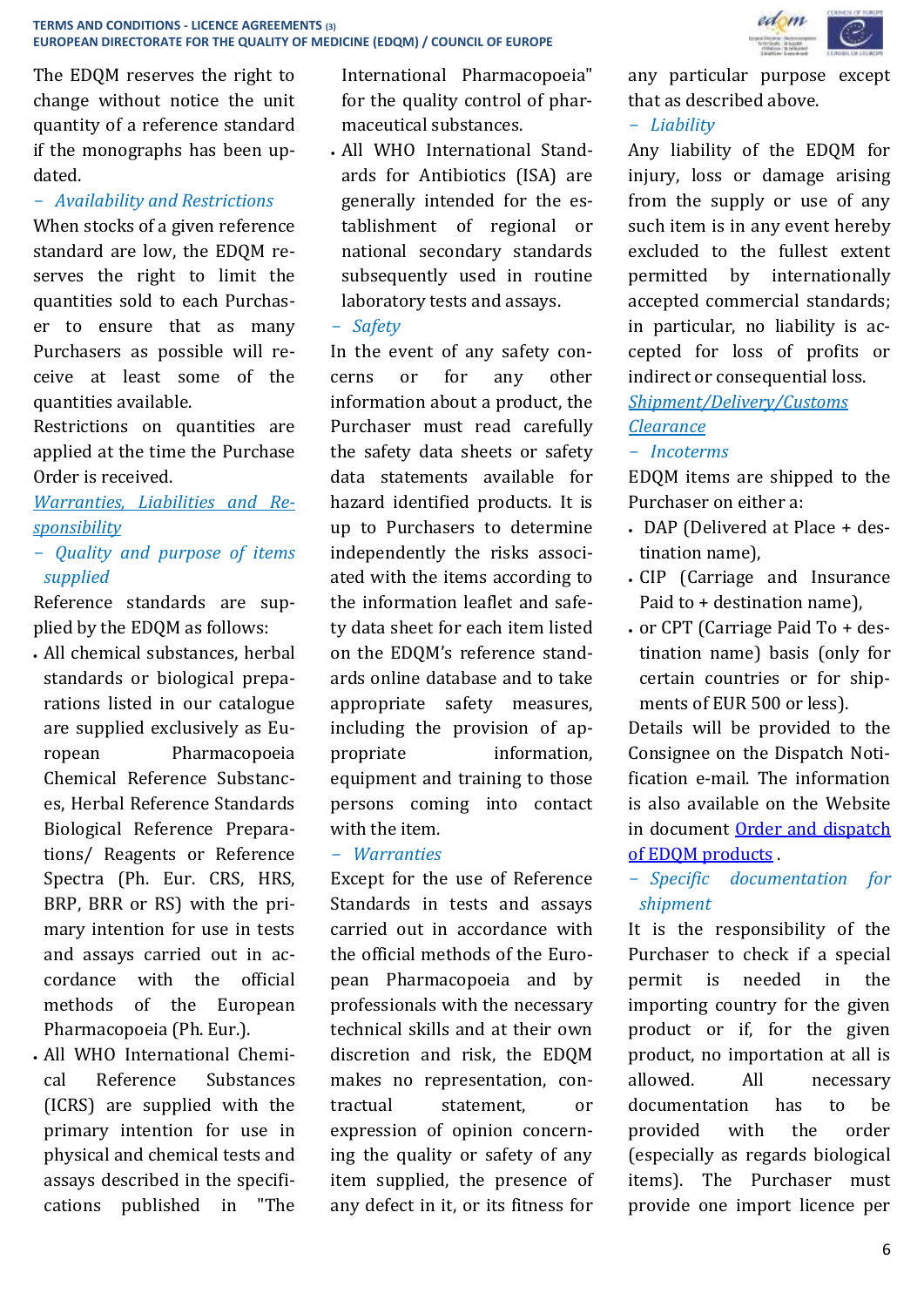controlled item. The EDQM reserves the right to refuse an import document which would mention several controlled items. For details related to specific countries the Purchaser should check the EDQM Website and the Order Confirmation email.

#### *Prices*

#### - *Order Handling charges*

The EDQM will charge EUR 2.50 order handling charge per sales unit, regardless of geographical zone or type of product ordered. This handling charge does not apply to reference spectra.

#### - *Discount*

No discounts are granted on our reference standards.

#### *Complaints, Claims and Returns*

The EDQM only accepts complaints related to faulty, damaged or the incorrect goods dispatched or missing items.

### - *Returns*

For quality reasons, the EDQM cannot take back any item which has been sent.

# **SPECIFIC TERMS AND CONDI-TIONS: PROFICIENCY TESTING STUDIES (PTS)**

In addition to the EDQM's General Terms and Conditions, participation in PTS schemes is also bound by specific conditions pertaining to the programme and the related Registration Form PTS and prices as found on the EDQM Website.

### *Purchase Orders*

Purchasers are requested to complete a Registration Form PTS identifying the studies in which they wish to participate. Each registration will be confirmed after the registration deadline.

Purchasers must inform the EDQM if they no longer wish to participate otherwise the items of the study will be shipped and the Purchaser will be liable for payment.

# *Shipment/Delivery*

#### - *Incoterms*

EDQM items are shipped to the Purchaser on a DAP (Delivered at Place + destination name) basis. However, the EDQM reserves the right to ship on a CIP (Carriage and Insurance Paid to + destination name) basis or CPT (Carriage Paid To + destination name) basis. Details will be provided to the Purchaser on the Dispatch Notification e-mail.

#### *Prices*

Details can be found on the EDQM Website: [Chemical and Biological PTS](https://www.edqm.eu/en/physico-chemical-biological-PTS-96.html)

#### [Blood PTS](https://www.edqm.eu/en/blood-proficiency-testing-scheme-b-pts-ordering-information)

#### *Complaints, Claims and Returns*

The EDQM only accepts complaints related to faulty, damaged or incorrect goods dispatched or missing items.

The EDQM does not accept claims related to unwanted or cancelled items more than 24 hours from the date and time of the Order Confirmation email.

#### - *Returns*

For quality reasons, the EDQM cannot take back any item which has been sent.

**SPECIFIC TERMS AND CONDI-TIONS: PUBLICATIONS**



#### - *Free EDQM Publications*

A number of EDQM publications are provided free of charge by the EDQM. The free EDQM publications are identified on the EDQM Store, EDQM Website and/or the EDQM [Free Publica](https://register.edqm.eu/freepub)[tions site.](https://register.edqm.eu/freepub) The Purchaser shall provide an e-mail address to download a free publication. The Purchaser, by acquiring a free publication, shall obtain the nonexclusive right from the EDQM to install and use the publication. To allow the EDQM to understand how many times the publication is being read the Purchaser agrees not to redistribute or resell the publication.

*Prices*

- *Order handling charges (not applicable for orders placed via the store)*

**9th Edition**: the EDQM will charge EUR 9 per print issue and EUR 27 per print subscription of the 9th Edition regardless of geographical zone of delivery.

**All other publications (10th Edition, Guides, etc.)**: the EDQM will charge EUR 20 per print issue and EUR 60 per print subscription regardless of geographical zone of delivery.

#### - *Bookseller Discount*

Booksellers may receive discounts from the EDQM for their publication-related purchases. Details of any discounts are listed when the account is set up and reviewed every 3 years.

#### *Invoicing & Payment*

Invoices may be established before the goods are shipped. Payment must be received by the EDQM within the payment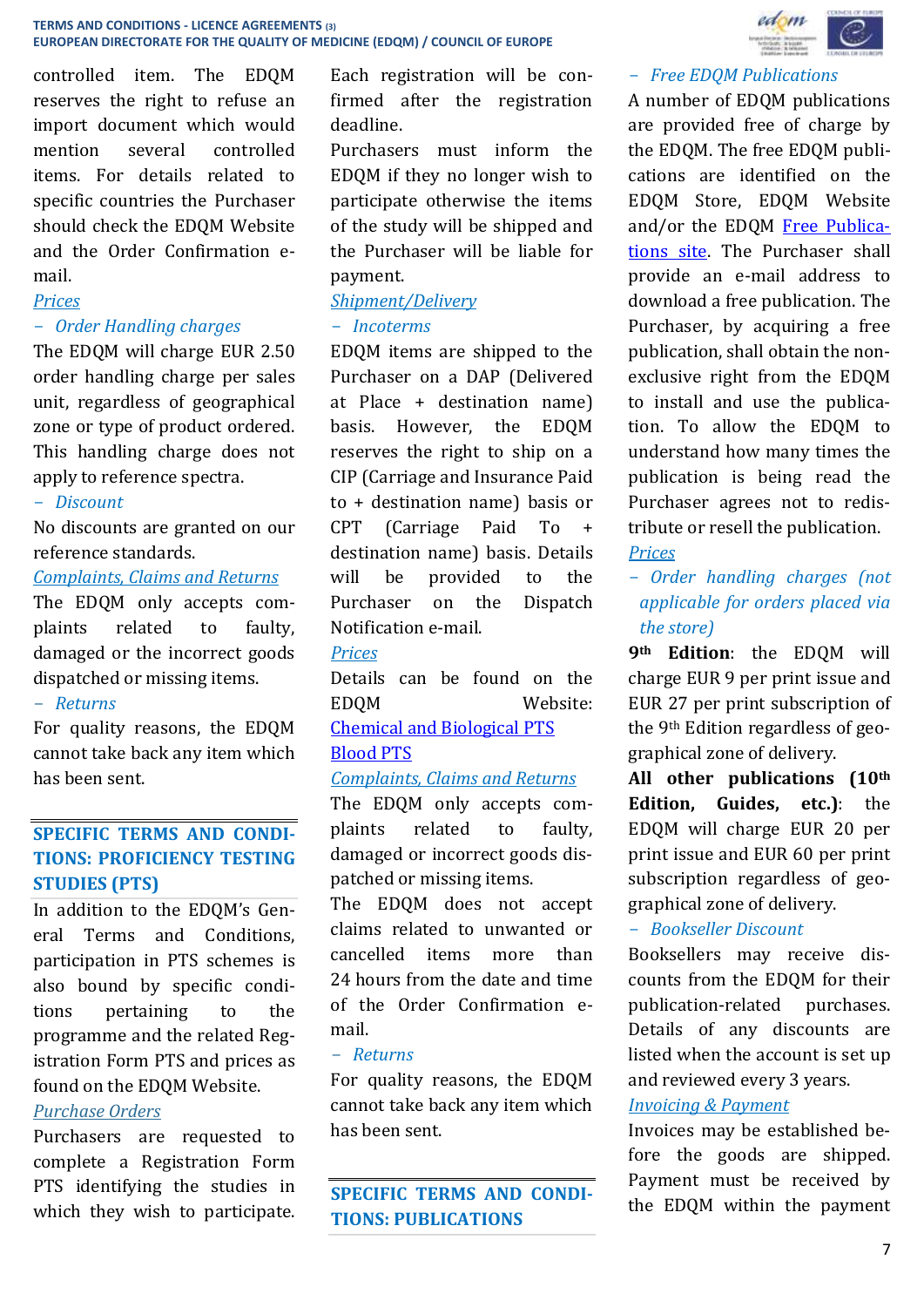terms identified on the invoice within the limits of the general payment policy outlined under the General Terms and Conditions herein.

# *Shipment/Delivery/Customs Clearance*

#### - *Incoterms*

EDQM publications are shipped to the Purchaser on a DAP (Delivered at Place + destination name) basis only.

#### - *Bookseller Shipment*

EDQM publications are sent directly to the bookseller and not to the end user.

#### *Complaints*

The EDQM only accepts complaints related to faulty, damaged or the incorrect goods dispatched or missing items.

# *Returns, cancellations and exchanges*

In no event shall the Purchaser return publications to the EDQM unless the EDQM has been notified and has given its written consent. Please be aware that the EDQM will not reimburse the post & packaging charges unless specifically agreed in advance, and in writing, by the EDQM.

# - *Print format of the European Pharmacopoeia*

Returns, cancellations and exchanges requests within the EU are considered on a case-by-case basis, e.g. if the product remains unopened and in its original packaging and only if the request is received within 10 days from receipt of the product. Unfortunately due to issues with reimportation from outside the European Union (EU), returns, cancellations and exchanges from outside the EU are not permitted*.*

- *Downloadable and USB formats of the European Pharmacopoeia*

Cancellation and exchanges are not permitted.

- *Online formats of the European Pharmacopoeia*

Cancellations and exchanges are considered on a case-by-case basis.

#### - *Other print formats*

Cancellation and exchanges are not permitted.

In addition to the EDQM's General Terms and Conditions and these specific conditions*,* subscriptions to the Online or Offline version of the European Pharmacopoeia are also bound by the relevant Licence agreement (see below).

# **SPECIFIC TERMS AND CONDI-TIONS: COMBISTATS TM**

In addition to the EDQM's General Terms and Conditions*,* a CombiStatsTM subscription is also bound by a Licence agreement for the use of CombiStats<sup>TM</sup> (see underneath).

# **SPECIFIC TERMS AND CONDI-TIONS: CERTIFICATION (CEP)**

In addition to the EDQM's General Terms and Conditions, the submission of an application for a CEP is also bound by specific conditions pertaining to the Certification Procedure, the related application form and prices as found on the EDQM Website.

# edom

#### *Invoicing & Payment*

Upon receipt, the application is checked for completeness and, if appropriate, listed for assessment. Once the application has been listed, an invoice will be established.

Payment must be received by the EDQM, in compliance with the payment terms stated on the invoice, irrespective of the outcome of the assessment. The invoice also remains liable for payment even if the Purchaser withdraws their application during the assessment period or if the EDQM decides to definitively close the application as a result of insufficient information being received (after such information has been requested in writing and a deficiency letter has been sent in the event that the Purchaser fails to provide the information in a timely fashion). Failure to settle the invoice by the due date will result in the Certification Procedure being suspended or stopped, and this process will similarly affect the assessment of other ongoing or future applications, until payment is received.

# **SPECIFIC TERMS AND CONDI-TIONS: EDQM EVENTS (CONFERENCES, TRAINING COURSES AND WEBINARS)**

For EDQM events the terms Purchaser and Registrant are interchangeable.

#### *Prices*

#### - *Registration Fees*

Fees vary for each event and according to the registration method used (i.e. paper format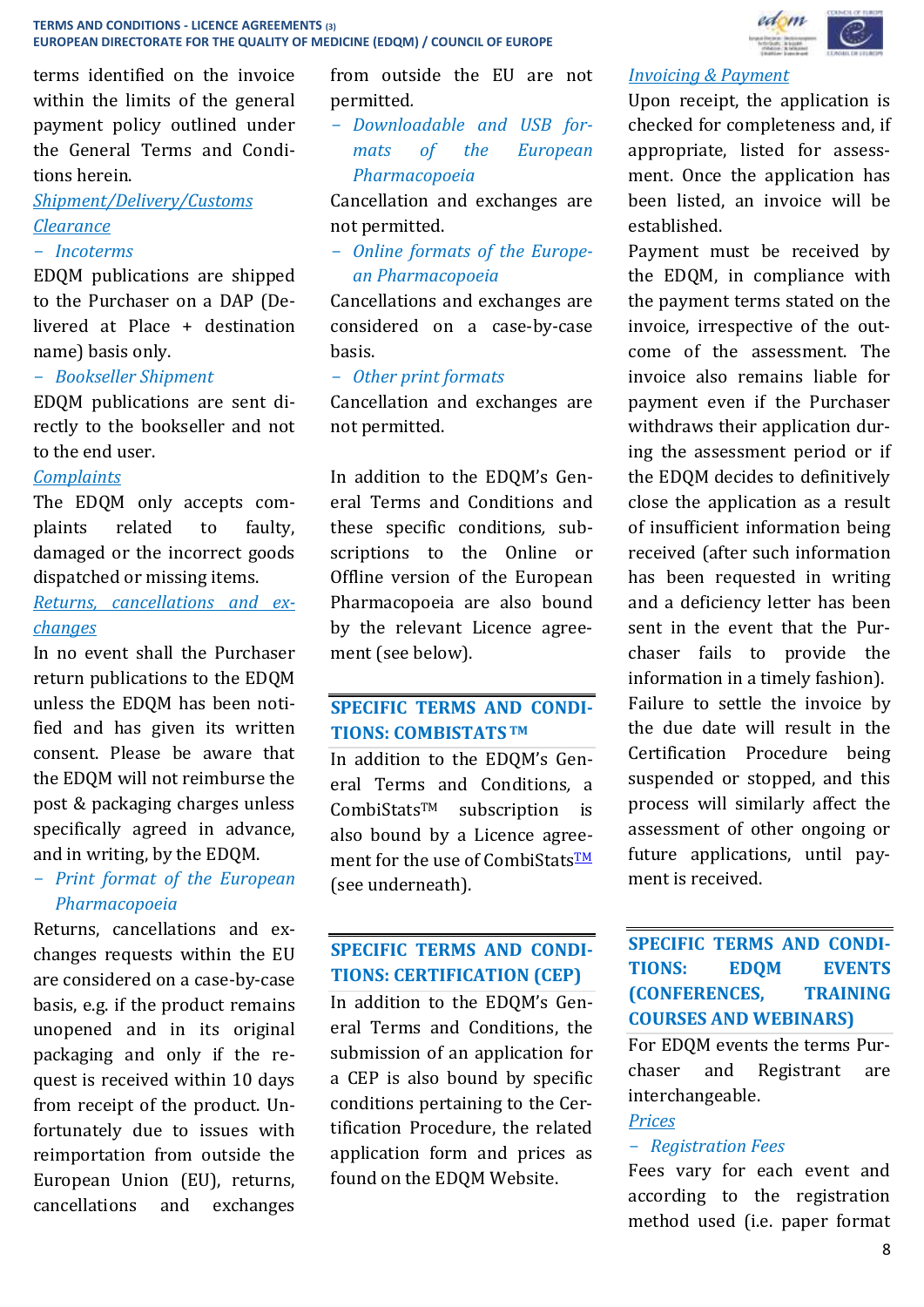

or the EDQM Online Events Registration System) and the status of the registrant. The registration fees (in EUR) for each event are published on the EDQM Website [\(www.edqm.eu\)](http://www.edqm.eu/) and/or on the Event Registration Form. If the registration form is received by fax, e-mail or via the EDQM HelpDesk, it is not considered as online registration. *Invoicing & Payment*

Payment must be received by the EDQM before the date of the event or the due date on the invoice, whichever is earliest. To benefit from the rates stated, payment must be received in accordance with the payment terms mentioned on the invoice.

#### - *Late Payment*

Failure of the Purchaser/Registrant to comply with the payment terms will mean they are automatically deemed in default of payment and the Registrant may be refused entry to the event.

### *Purchase Orders*

### - *Cancellations and "No shows"*

If the Purchaser/Registrant needs to amend or cancel his/her registration, the EDQM shall be informed immediately in writing by post, fax or e-mail via the EDQM HelpDesk. Cancellations are not deemed as receivable by the EDQM until the Purchaser/Registrant has received written confirmation. Refunds will be made as follows:

 Purchasers/Registrants cancelling more than 30 days before the event shall be refunded 80% of the registration fees.

 Purchasers/Registrants cancelling less than 30 days before the event will not be eligible for a refund.

Registration fees outstanding at the time of cancellation are due. If the enrolled Purchaser /Registrant attends the event but the registration fee is still outstanding, the Purchaser /Registrant shall still be liable to pay the due fee during the event. "No-shows":

- If the invoice has been paid. any registration fees paid will be retained by the EDQM. However, the event package will be sent to the Purchaser/Registrant.
- If the invoice has not yet been paid, it will be treated as an outstanding debt.

#### - *Substitutions*

Substitutions may be made at any time. Substitutions must be received in writing by post, fax or e-mail via the EDQM HelpDesk. The enrolled Purchaser/Registrant must send the registration form of the substitute person to the EDQM at the earliest opportunity. The EDQM will provide the new Registrant with written acknowledgement of receipt of the registration form and with confirmation that he/she has been registered for the event. The registrations are individual. Sharing of the registration between persons is not permitted. *Responsibility & Liability*

#### - *Event*

The EDQM guarantees that all necessary measures have been taken to ensure that the event

corresponds to the description given in the event's marketing material and/or on the EDQM Website.

# - *Changes*

Only the EDQM has the right to choose the services, service providers and premises to be used to deliver the event.

# o *Programme Changes*

The EDQM reserves the right to make necessary changes at short notice, arising from, but not limited to, no-shows or cancellations by speakers, panel members, moderators, workshop presenters or any other person or organisation mentioned in the event information. The EDQM will not refund registration fees as a result of changes to the programme.

# o *Venue & Time Changes*

It may be necessary for reasons beyond the control of the EDQM to alter the venue (hotel/premises within the same city) or time of the event. The EDQM endeavours to keep the registrant abreast of such changes. If the event is postponed, the EDQM will endeavour to reschedule it and will allow the participant to leave the fee paid as payment towards another event that takes place in the 12 months following the originally booked event or receive a full refund of the registration fee. In the unlikely circumstance of event cancellation, for whatever reason, neither the EDQM, nor the Council of Europe, accepts responsibility for any consequential losses (e.g. travel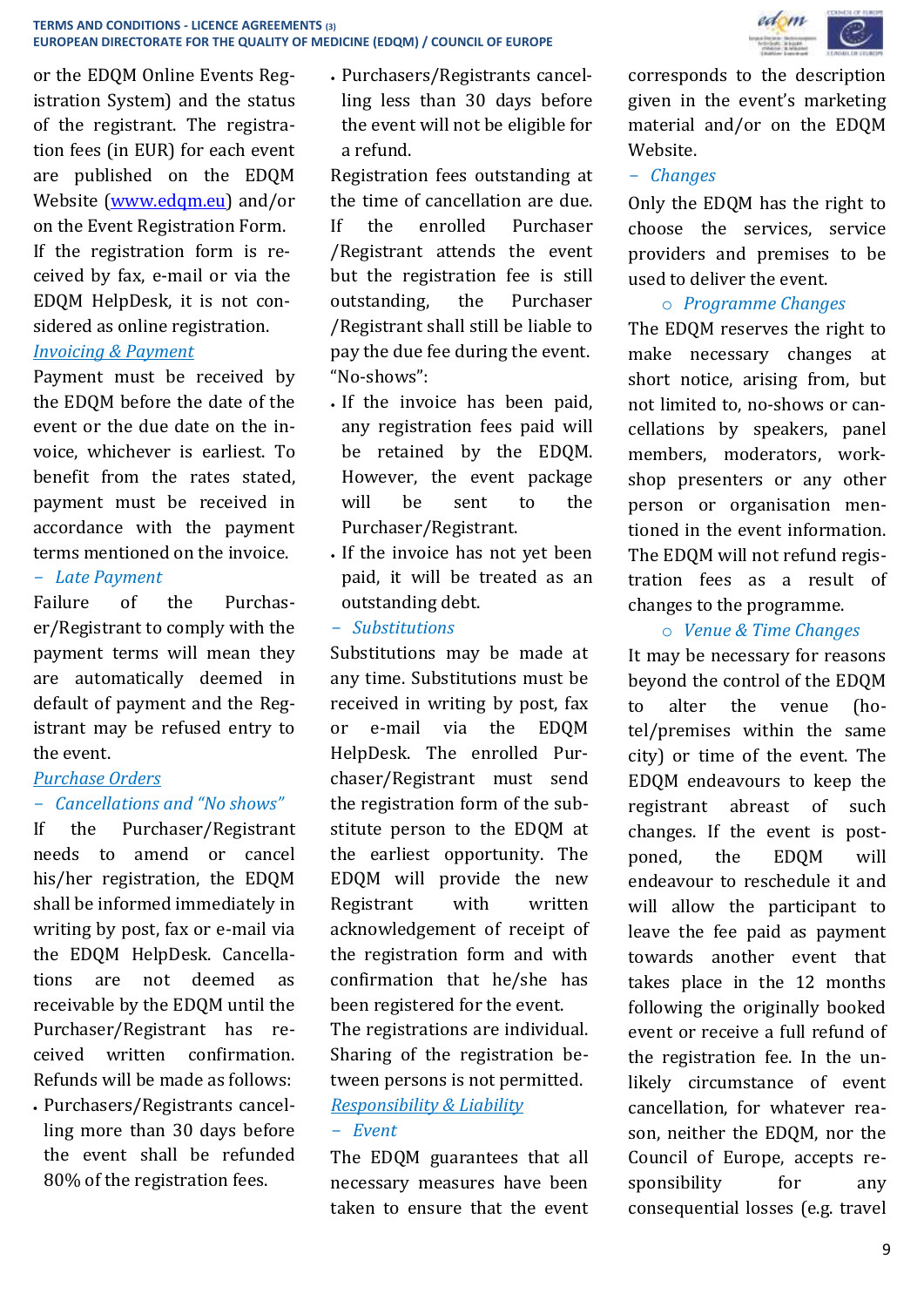and accommodation costs) incurred by Registrants.

# - *Limitation of Liability*

The EDQM cannot be held liable for any damages of any kind arising from the interpretation or use of the information provided in relation to the event.

The EDQM shall not be held liable for any loss resulting from late arrivals to, or nonattendance at, the event due to delayed or suspended transportation.

The EDQM shall not be held liable for damages or other complications as a result of the Registrant's visa issues. The EDQM shall not be held liable for any loss as a result of the Registrant failing to arrange his/her own insurance.

# *Electronic Communications and Data*

All personal data submitted within the context of registering for an event is kept in the EDQM's Online Events Registration System and is held in confidence. Processing of Registrants' personal data is needed for efficient event organisation and management and for follow-up activities such as surveys. If necessary, photographs and video/audio recordings may be taken and used to create awareness and publicise the event. A list of the names of all the Registrants and the institutions they represent is included in the event package. Registrants will be asked for their consent before any of this information (including the names of the institutions they

represent) is distributed amongst the event's participants or, if appropriate, published on the EDQM's Website.

# **SPECIFIC TERMS AND CONDI-TIONS: USE OF EDQM STORE AND OF THE REGISTRATION FORM TO EDQM EVENTS**

The EDQM Terms and Conditions of Sale govern the sale of items by the EDQM to Purchasers. Purchasers should read the EDQM's general terms and conditions and all specific conditions before placing an order via the EDQM Store or Online Registration Form. By placing an order via EDQM Store or the Online Registration Form, the Purchaser signals agreement to be bound by these conditions. *Online Electronic Communications*

When the Purchaser uses the EDQM Store or Online Registration Form, or sends information to the EDQM via the HelpDesk, the Purchaser is communicating with the EDQM electronically online. The EDQM will communicate with Purchasers by email or via the HelpDesk. For contractual purposes, Purchasers consent to receive communications from the EDQM electronically in respect of the fulfilment of the order.

### *Data recorded*

The data recorded by the EDQM constitute the proof of all contractual and financial transactions between the EDQM and its Purchasers.

*Payment via the EDQM Store*



The security protocol used (SSL or Secure Socket Layer) ensures that the personal data sent via the Internet remains fully confidential. The EDQM undertakes not to divulge the personal data of its Purchasers to third parties with the exception of its bank to which data must to be transferred for order processing purposes.

# *Data links*

The EDQM Website, EDQM Store or Online Registration Form may include links to other Internet sites or sources. The EDQM has no control over these external sites and sources and therefore cannot be held responsible or liable for the content, advertising, items, services and any other material made available by or through these external sites and sources.

In addition, the EDQM cannot be held responsible for any damage or losses caused by, alleged to be caused by or arising in connection with the use of, or reliance on, the content, goods or services available on these external sites or sources.

# *Availability of Online Platforms*

The EDQM will do its utmost to ensure that availability of the EDQM Store will be uninterrupted. However, due to the nature of the Internet, this cannot be guaranteed. Also, access may be occasionally suspended or restricted to allow for repairs, maintenance, or the introduction of new facilities or services. The EDQM will attempt to limit the frequency and duration of any such suspension or restriction.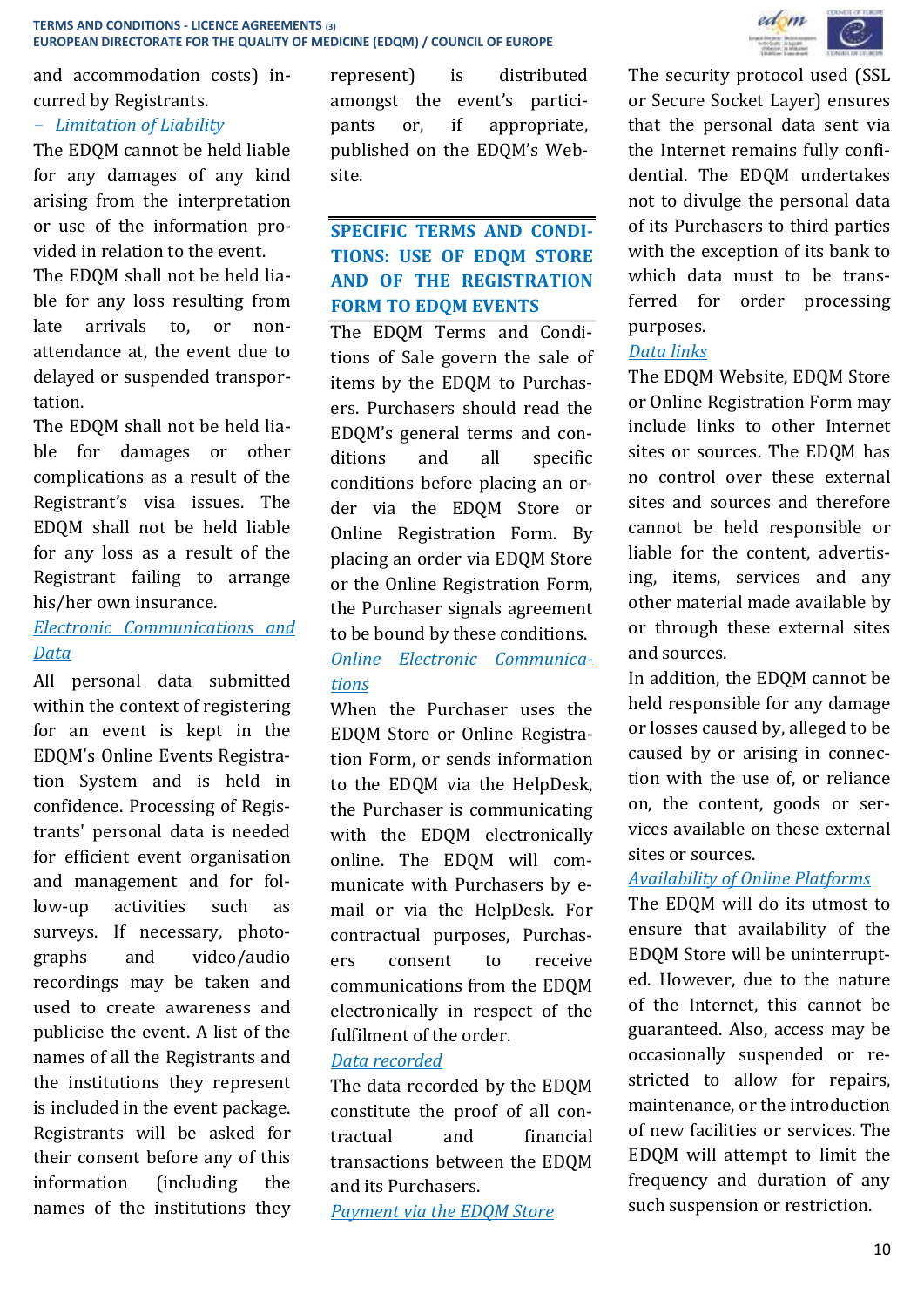The EDQM reserves the right to make changes to the EDQM Store or Online Events Registration System policies at any time including pricing, dispatch policies, terms and conditions, etc. The Purchaser will be subject to the terms and conditions policies in force at the time the Purchaser uses the EDQM Store or Online Events Registration System.

# *Use of the content of the EDQM Store*

It is forbidden to copy or download the sites or their contents in whole or in part without the prior express consent of the EDQM. *Orders placed via the EDQM Store* In addition to the general terms and conditions, and any relevant specific terms and conditions, an order placed via the EDQM Store is an offer to the EDQM to buy the product(s) listed in the order. The EDQM will send the Purchaser a Temporary Order Confirmation by e-mail confirming receipt of the order but this does not confirm acceptance of the Purchaser's offer to buy the product(s) ordered.

A Purchaser's order is only confirmed when the EDQM sends the Order Confirmation e-mail.

# *Discount*

Any online discount applicable for purchases made via the EDQM Store will be clearly identified.

# **SPECIFIC TERMS AND CONDI-TIONS: EDQM STORE ACCOUNT**

Ordering via the EDQM Store requires the creation of an account. Only the EDQM can create and modify an account and therefore Purchasers will have to contact the EDQM to arrange for an account to be created and for a log-in and password to be provided. Purchasers are responsible for ensuring that the details provided to the EDQM are accurate, and are responsible for informing the EDQM of any changes to the information provided.

By requesting the creation of an account for the EDQM Store, the Purchaser agrees to be bound by, and accept, these terms of use and conditions of sale fully and without reservation.

The Purchaser is responsible for the confidentiality of the user name and password and should take all the necessary steps to maintain this confidentiality. Purchasers should inform the EDQM immediately if they have any reason to believe that the password is being or is likely to be used in an unauthorised manner.

**LICENCE AGREEMENT FOR ONLINE ACCESS TO THE COM-BISTATSTM STATISTICAL SOFTWARE ONLINE SERVICE: NOTICE: By subscribing to CombiStatsTM, the Licensee acknowledges that he/she has read and agrees to be bound by the EDQM's General and Specific Terms and Conditions and the following Licence Agreement**

#### **GLOSSARY:**



**GTC:** General EDQM Terms and Conditions and the Terms and the Licence Agreement for online access to **CombiStatsTM**.

**COMBISTATSTM:** Statistical analysis software developed by the European Directorate for the Quality of Medicines & HealthCare of the Council of Europe (herein referred to as "EDQM"), based on the statistical chapter 5.3 of the European Pharmacopoeia.

**LICENSEE:** the person or entity named in the Online Order Form or the person registered on the CombiStatsTM Website.

**AUTHORISED USER:** Employees, faculty, staff and students officially affiliated with the Licensee accessing CombiStatsTM from either an authorised IP address or EPID code or via an authorisation by the licensee.

# § **1 SUBJECT MATTER AND CONTENTS OF AGREEMENT**

- 1.The EDQM shall use all reasonable efforts to make CombiStatsTM available to the Licensee via the Internet.
- 2.The type and extent of the online access services offered by the EDQM are based on the currently prevailing technical, legal, and commercial umbrella conditions of the networks used. The place of transfer of the Software and data is the interface between the server hosting CombiStats<sup>TM</sup> and the Internet. The responsibility of the EDQM for the data transmission shall end at this point.
- 3.The present GTC shall apply exclusively. Other terms and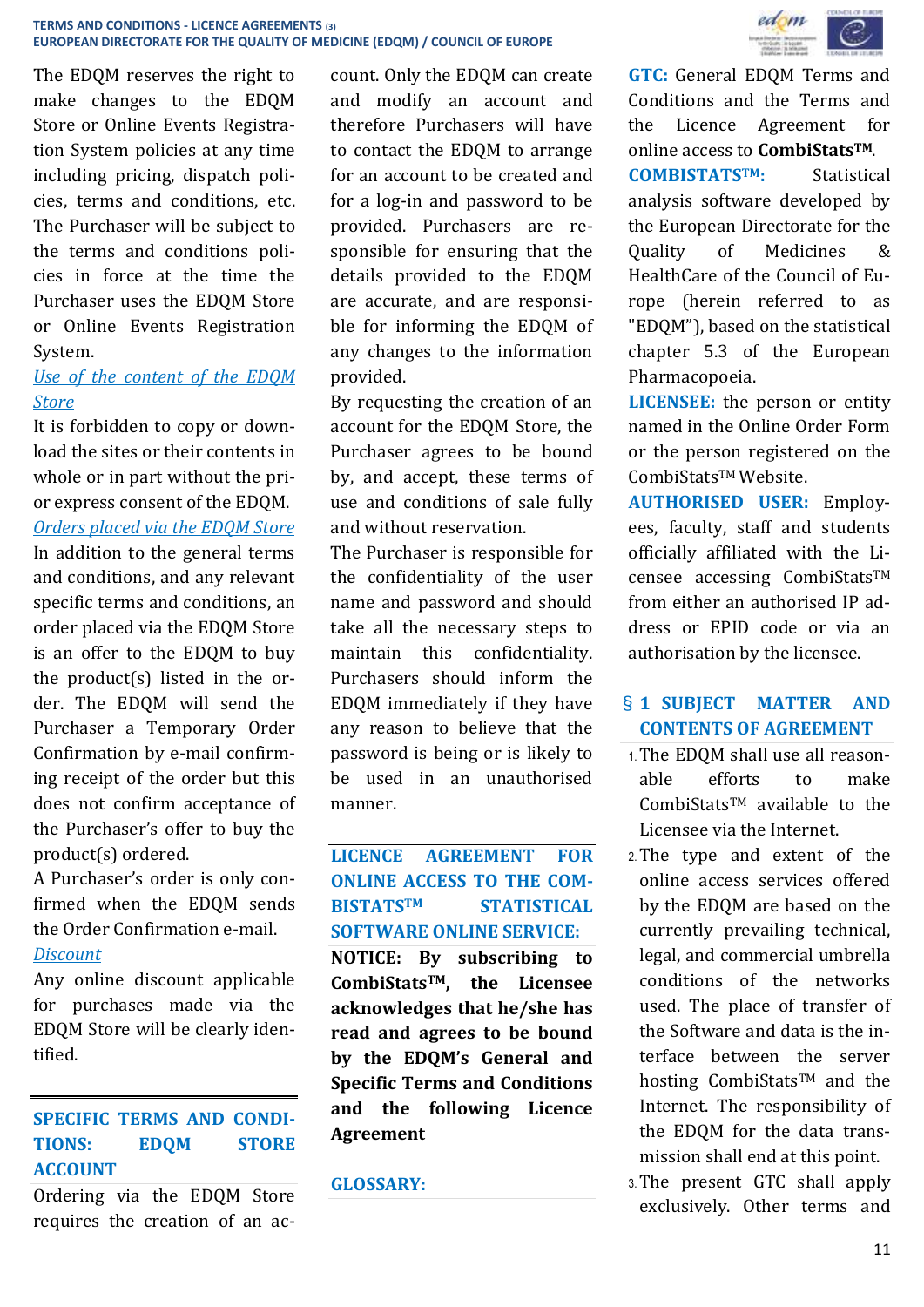

conditions shall not become part of the GTC, even if the EDQM does not expressly object to them. Amendments and modifications of the GTC shall only become effective if they have been agreed between the EDQM and the Licensee in writing.

# § **2 ACCESS AUTHORISATION**

- $1.$  By acquiring the CombiStats<sup>TM</sup> software, the Licensee shall obtain from the EDQM the nonexclusive licence conferring the right to install and use the Software on one (1) computer, solely in accordance with the present GTC. If the Licensee wishes to install and use CombiStats<sup>TM</sup> on more than one  $(1)$ computer, a separate licence must be acquired for each computer.
- 2.The Licensee shall receive a user ID from the EDQM and a password.
- 3.The Licensee shall register with the EDQM a single-user licence.
- 4.The Licensee is not allowed to install and/or access any of the functions of the Software in a network configuration. Notwithstanding the forgoing, the Licensee is not licensed to use the Software in order to provide services of any nature to third parties.
- 5.The Licensee, in order to receive domain access, shall ensure that access from the Licensee's domain is only available from the Licensee's institution.

# § **3 TECHNICAL REQUIRE-MENTS AND SUPPORT**

- 1.The EDQM shall provide CombiStatsTM in data formats that are supported by current, usual IT equipment (hard- and software). The Licensee shall provide the technical requirements for the use of the Software at his/her expense and risk. Information on technical requirements (minimum system requirements) shall be provided on the EDQM (CombiStatsTM) Internet site, which shall be continuously updated.
- 2.The EDQM reserves the right to change the technical requirements of new/updated versions of the Software. The EDQM shall attempt to minimise technical changes.
- 3.Installation: For a period of 60 days from the date of acquisition of the Software by the Licensee, the EDQM will use all reasonable efforts to provide technical support to help solve specific problems concerning installation of the Software. Such technical support shall be in the form of limited consultation via the EDQM HelpDesk. The EDQM does not guarantee that it will solve every problem or correct every bug or error, or that the Software will meet the Licensee's requirements, or that the operation of the Software will be uninterrupted or error-free. The EDQM does not provide any support of an experimental/statistical/mathem atical/computational nature to help the Authorised Users use the Software.

# § **4 RIGHTS**

- 1.The Licensee acknowledges that all copyrights and other intellectual property rights, in particular, rights to the use of CombiStatsTM as well as of parts thereof (individual texts, articles, excerpts thereof, in particular abstracts, figures, and tables, etc.) are the sole and exclusive property of the EDQM and that the GTC does not convey to the Licensee any right, title, or interest therein except for the right to use CombiStatsTM in accordance with the present GTC. The Licensee shall notify the EDQM promptly of the facts and circumstances surrounding any unauthorised possession or use of CombiStats™ or any portion thereof.
- 2.The Licensee shall receive the following rights to the Combi-Stats<sup>TM</sup> information service and the parts thereof:

# *Single user licence:*

- (i)The Licensee is authorised to download CombiStatsTM in order to conduct statistical analysis for his/herself and for his/her employer in accordance with the rules defined in the GTC and to copy a selection of the licensed Software into his/her computer's RAM.
- (ii) The Licensee may, only for his/her own use, permanently store the licensed Software mentioned in paragraph (i) and make hard copies thereof (downloading and printout). The transfer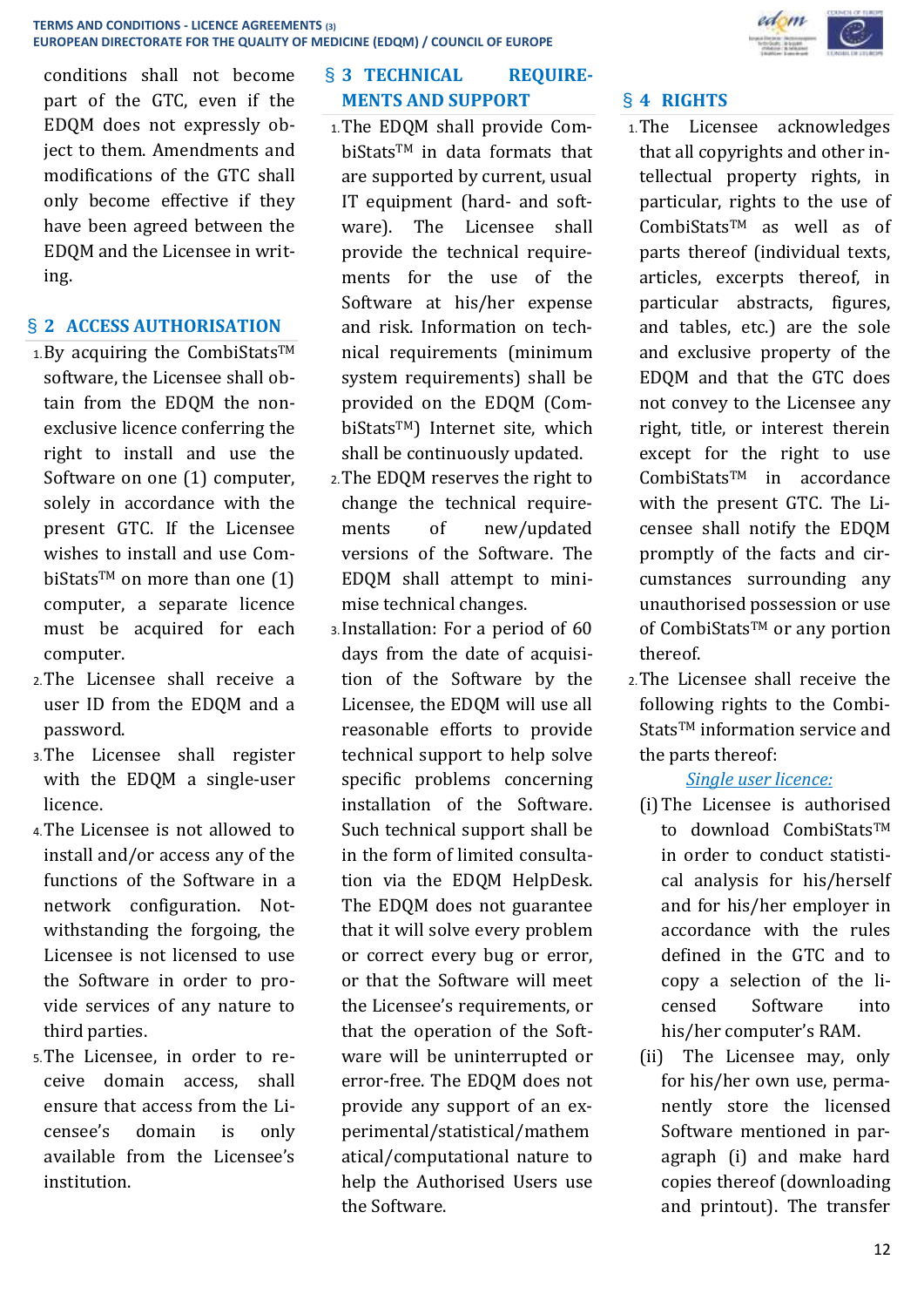

- 3.Translations, editing, arrangement, and other changes – such as (a) disassembling, decompiling or otherwise deriving source code from the Software, (b) reverse engineering the Software, (c) modifying or preparing derivative works of the Software, (d) copying the Software, except to make a single copy for archiving purposes only, (e) renting or leasing the Software, (f) using the Software in an online system, (g) using the Software in any manner that infringes on the intellectual property or other rights of another party, (h) transferring the Software or any copy thereof to another party, (i) remotely accessing the Software from a computer or workstation in a network configuration, or (j) continuing to use the Software after the licence has been terminated – to the licensed Software and the public communication, representation or performance thereof are prohibited.
- 4.The EDQM reserves the right to investigate occurrences of sus-

pected unauthorised use or other contract violations and to take appropriate action or to deny the Licensee or individual users access to the service. The EDQM reserves the right to terminate this Agreement for cause and/or to claim damages.

# § **5 SERVICE CHANGES**

- 1.If the technical, legal and commercial umbrella conditions for use of the networks used change and if thereby the provision of contract services by EDQM is materially impaired, the EDQM may change or discontinue the offered services.
- 2.The EDQM shall immediately inform the Licensee by e-mail or letter if, due to the above reason(s), parts of the services in their present form can no longer be offered from a certain date, and shall propose a partial reimbursement based on the "unavailable" portion of the subscription agreement.

### § **6 THE LICENSEE'S DUTIES**

- 1.The Licensee shall only use CombiStatsTM for his/her proper purposes. The Licensee shall in particular:
	- −not abuse the access to the Software, in particular in violation of § 4, and the Licensee shall omit illegal acts;
	- −comply with the recognised principles of data security for the purpose of data protection;
	- −immediately inform the EDQM of any indications of illegal use.



- 2.The Licensee shall within his/her possibilities ensure the proper implementation of the access to the licensed data.
- 3.The Licensee shall hold the EDQM harmless from and against all claims, suits, proceedings, losses, liabilities and damages which the EDQM incurs on account of contract violations by the Licensee or the Authorised Users or due to third party claims arising from contract violations of the Licensee or the Authorised Users. The Licensee shall, at the EDQM's option, either defend the EDQM against the claims or satisfy the claims or support the EDQM in the enforcement of its rights and pay the costs of legal action.

# § **7 LIABILITY**

The Software is licensed on an "as is" basis without any warranty of any nature. The Software is not an official extension of the texts adopted by the European Pharmacopoeia Commission and no rights can be derived from the output of the Software. In particular, the EDQM cannot guarantee that the Software will always be in agreement with future revisions of official texts in the European Pharmacopoeia. SAVE AS PROVIDED IN § 8 BE-LOW, THE EDQM DISCLAIMS ALL OTHER WARRANTIES, EX-PRESS OR IMPLIED, INCLUDING, BUT NOT LIMITED TO, ANY IM-PLIED WARRANTIES OF MERCHANTABILITY AND FIT-NESS FOR A PARTICULAR PURPOSE (E.G. THE RELEASE OF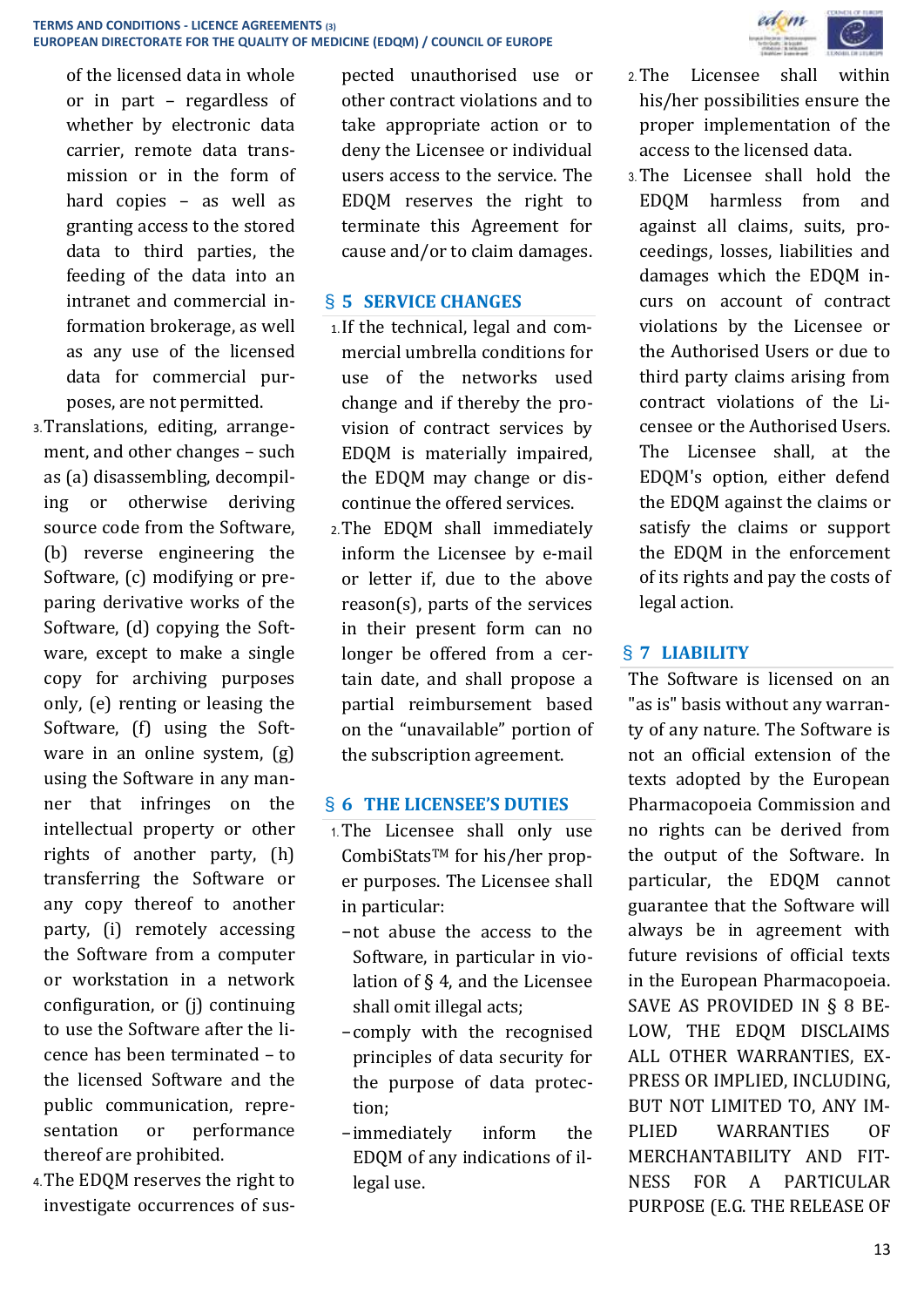MEDICINES). THE EDQM SHALL NOT BE LIABLE FOR ANY DAM-AGE OR LOSS OF ANY KIND ARISING OUT OF OR RESULTING FROM THE LICENSEE'S POSSES-SION OR USE OF, OR INABILITY TO USE COMBISTATSTM (IN-CLUDING, WITHOUT LIMITATION, DATA LOSS OR CORRUPTION, INCIDENTAL OR CONSEQUENTIAL DAMAGES ARISING FROM ITS USE OR INA-BILITY TO USE THE SOFTWARE, EVEN IF THE EDQM HAS BEEN ADVISED OF THE POSSIBILITY OF SUCH DAMAGES), SAVE FOR CASES WHERE SUCH LIABILITY IS BASED ON A VIOLATION BY THE EDOM OF ONE OF ITS UN-DERTAKINGS UNDER THE PRESENT AGREEMENT.

UNDER NO CIRCUMSTANCE SHALL THE EDQM'S LIABILITY TO THE LICENSEE ARISING OUT OF ANY KIND OF CLAIM IN ANY WAY CONNECTED WITH THE USE OR INABILITY TO USE COMBISTATSTM EXCEED THE AMOUNT OF THE LICENCE FEES PAID BY THE LICENSEE FOR COMBISTATSTM. THE REMEDIES AVAILABLE TO THE LICENSEE AGAINST THE EDQM UNDER THIS AGREEMENT ARE EXCLU-SIVE.

### § **8 THIRD PARTY RIGHTS**

Notwithstanding the limitation of liability in § 7 above and without prejudice to its privileges and immunities, the EDQM warrants that the transfer and use of the licensed data in accordance with the GTC does not violate any third party rights. In the case that third parties allege any claims against the Licensee which arise out of any act or omission by the EDQM that constitutes a breach of the EDQM's warranties hereunder, the EDQM shall at its option either defend the Licensee against the claims or indemnify the Licensee.

#### § **9 CONFIDENTIALITY**

The Licensee shall ensure that unauthorised third parties shall not gain access to the access authorisation of CombiStats™, nor to possession of the reproductions of CombiStatsTM or portions thereof – regardless of what type – made by the Licensee or Authorised Users. The Licensee shall respect strict confidentiality with regard to the contents of CombiStatsTM and shall take the necessary measures to prevent unauthorised third parties from gaining knowledge of the contents of CombiStats™. The Licensee shall inform the Authorised Users in writing of these confidentiality obligations. The GTC is personal to and binding on the parties and neither the GTC nor any of the rights under it may be assigned or sublicensed.

#### § **10 TERM OF AGREEMENT**

This agreement shall terminate no later than the subscription agreement for CombiStatsTM.



**LICENCE AGREEMENT FOR ONLINE ACCESS TO THE EU-ROPEAN PHARMACOPOEIA ONLINE SERVICE (9TH EDI-TION)**

**NOTICE: By subscribing to the European Pharmacopoeia Online Version, the Licensee acknowledges that he/she has read and agrees to be bound by the EDQM's General and Specific Terms and Conditions and the following Licence Agreement.**

# **GLOSSARY:**

**GTC:** General EDQM Terms and Conditions and the Terms and Licence Agreement for online access to the European Pharmacopoeia Online Version.

**EPO**: European Pharmacopoeia Online Version.

**LICENSEE**: The person or entity named in the Online Order Form, or the person registering the product who has subscribed to the EPO for the period of the subscription.

**AUTHORISED USERS:** Employees, faculty, staff and students officially affiliated with the Licensee accessing the EPO from either an authorised IP address or EPID code or via an authorisation by the Licensee.

# § **1 SUBJECT MATTER AND CONTENTS OF AGREEMENT**

The type and extent of the online access services offered by the EDQM are based on the currently prevailing technical, legal, and commercial umbrella conditions of the networks used. The place of transfer of the data is the interface between the server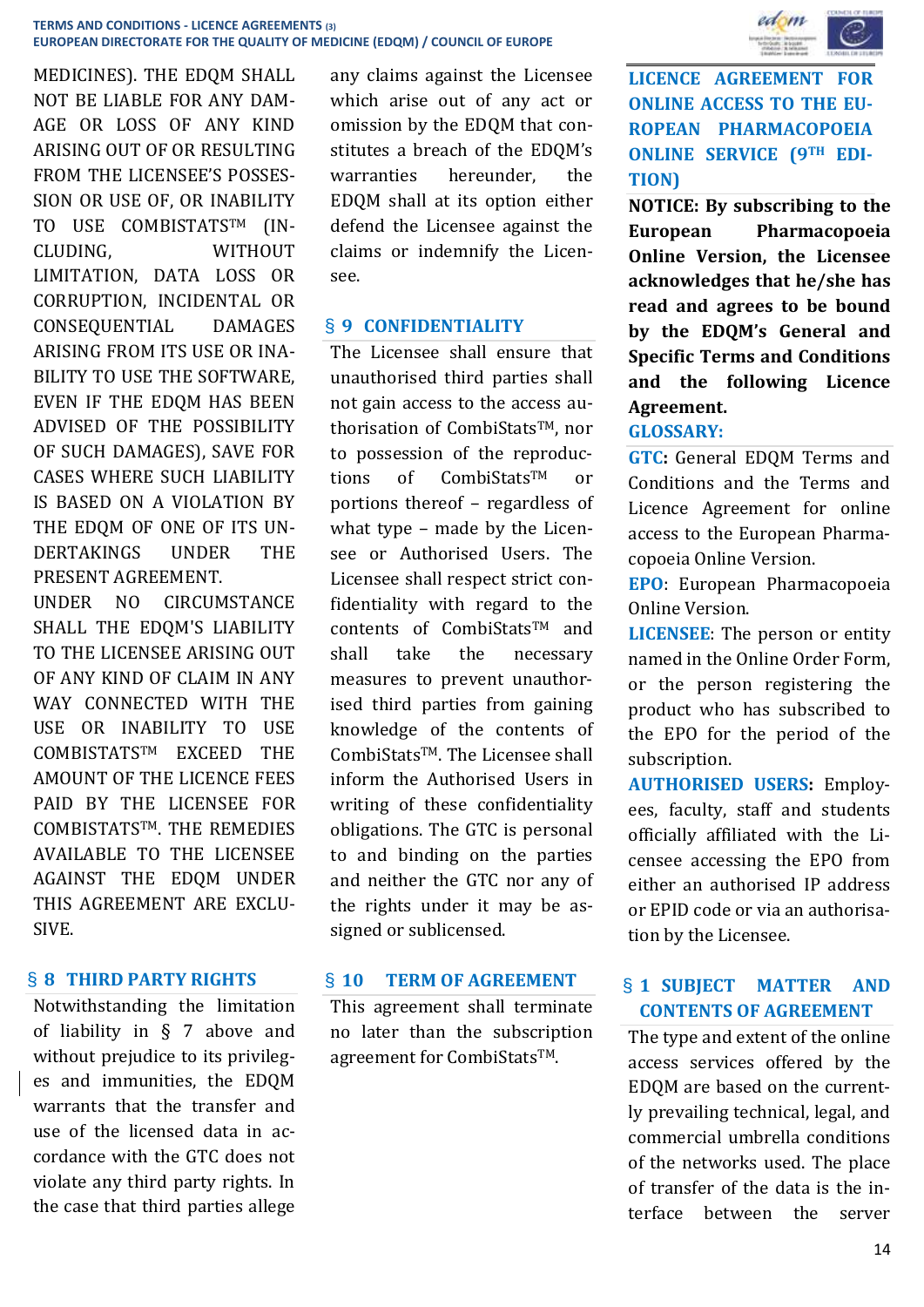

hosting the EPO and the Internet. The responsibility of the EDQM for the data transmission shall end at this point.

# § **2 ACCESS AUTHORISATION**

- 1.The Licensee shall receive a user ID from EDQM and a password for a single-user licence. In justified cases, an access authorisation by other means can be negotiated.
- 2.In the case of a multiple-user licence, the Licensee shall provide the domain and IP addresses that are registered for them in the Internet; EDQM shall then give the Licensee an access authorisation.
- 3.The Licensee, in order to receive domain access, shall ensure that access from the Licensee's domain is only available from the Licensee's institution.
- 4.The Licensee shall register with EDQM a single-user licence or a multiple-user licence.
- 5.The list of cumulative supplements, for which the Licensee is granted access authorisation, is available on the server. The EDQM will make available the supplement in force on the date of consultation and future supplement(s) to come into force when they are available. Supplements which have been superseded and are no longer legally valid will remain available in the online archives, on the proviso that the Licensee has a valid subscription.

# § **3 TECHNICAL REQUIRE-MENTS**

- 1.The EDQM shall provide all data in data formats that are supported by the HTTP Internet Protocol. The Licensees shall provide the technical requirements for the use of the service offered at their expense and risk. Information on technical requirements shall be contained on the EDQM Website, which shall be continuously updated.
- 2.The EDQM reserves the right to change the technical requirements. The EDQM shall attempt to minimise technical changes.

### § **4 RIGHTS**

- (i) The Licensee acknowledges that all copyrights and other intellectual property rights, in particular rights to the use of the EPO information service as well as of parts thereof (individual texts, articles, excerpts thereof, in particular abstracts, figures, and tables, etc.) are the sole and exclusive property of the EDQM, and that the Licence Agreement does not convey to the Licensee any right, title, or interest therein except for the right to use the EPO in accordance with the present GTC.
- (ii) The Licensee shall notify EDQM promptly of the facts and circumstances surrounding any unauthorised possession or use of the EPO or any portion thereof.
- (iii)The Licensee shall receive the following rights to the EPO and the parts thereof:

*Single-user licence:*

- (i)The Licensee is authorised to access the EPO in order to conduct research for him/herself and to copy a selection of the licensed data into his computer's RAM.
- (ii) The Licensee may, only for his/her own use, permanently store the licensed data mentioned in paragraph (i) and make hard copies thereof (downloading and printout). EDQM reserves the right to limit the extent and the number of copies and printouts in an appropriate manner. The transfer of the licensed data in whole or in part – regardless of whether by electronic data carrier, remote data transmission or in the form of hard copies – as well as granting access to the stored data to third parties, the feeding of the data into an intranet and commercial information brokerage, as well as any use of the licensed data for commercial purposes, are not permitted.
- (iii) Translations, editing, arrangement, and other changes to the licensed data and the public communication, representation or performance thereof are prohibited.

# *Multiple-user licence:*

In the case of the acquisition of a multiple-user licence, only Authorised Users shall be permitted by the Licensee to access and use the EPO for the purposes and within the limitations included above.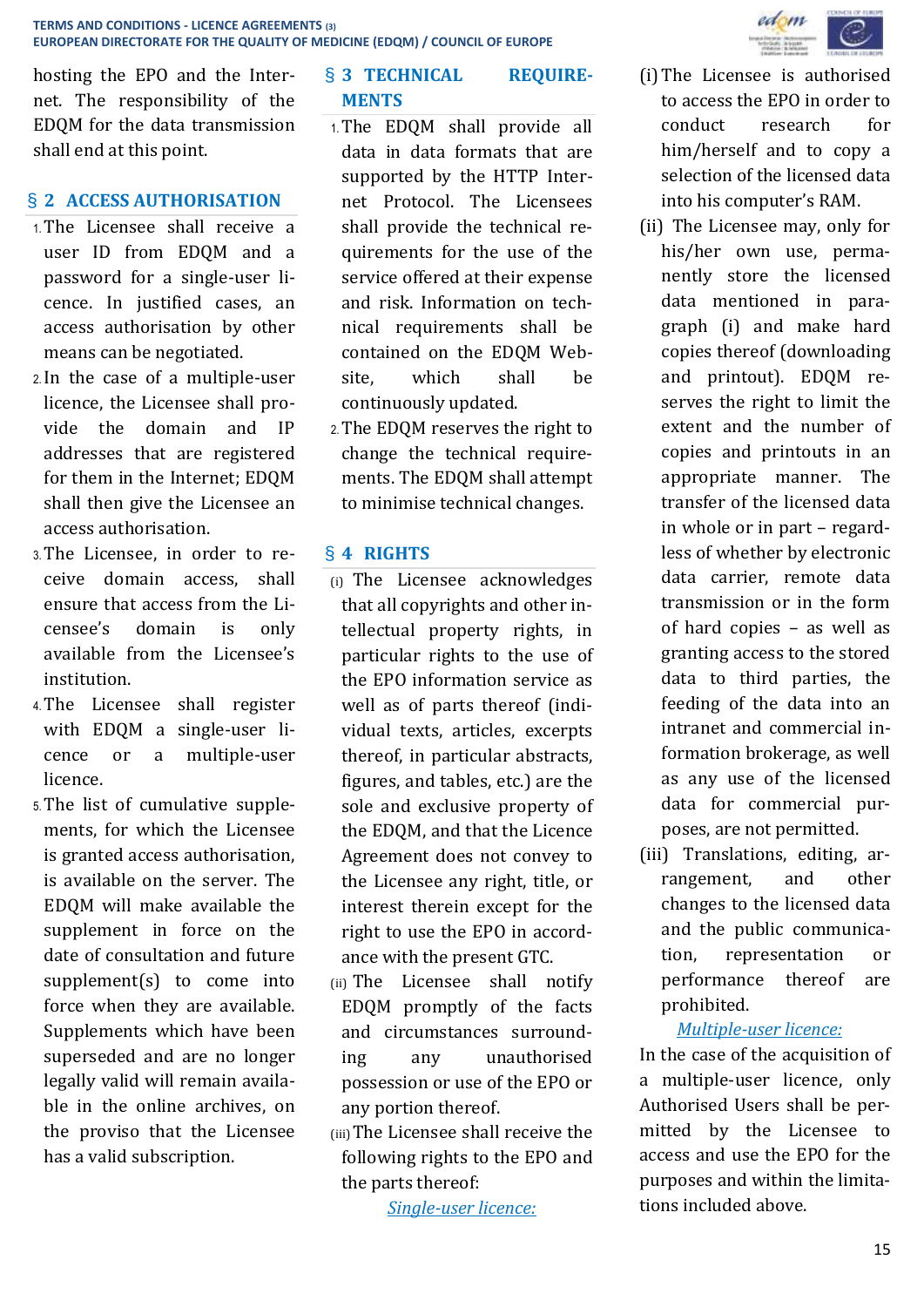

4.The EDQM reserves the right to investigate occurrences of suspected unauthorised use or other contract violations (including non-payment) and to take appropriate action or to deny the Licensee or individual user access to the service. The EDQM reserves the right to terminate this Agreement for cause or to claim damages.

# § **5 SERVICE CHANGES**

- 1.If the technical, legal and commercial umbrella conditions for use of the networks used change and if thereby the provision of contract services by EDQM is materially impaired, the EDQM may change or discontinue the offered services.
- 2.The EDQM shall immediately inform the Licensee by e-mail or letter if, due to the above reason(s), parts of the services in their present form can no longer be offered from a certain date and propose a partial reimbursement based on the "unavailable" portion of the subscription agreement.

### § **6 THE LICENSEE'S DUTIES**

- 1.The Licensee shall only use the EPO information service for his/her proper purposes. The Licensee shall in particular:
- −not abuse the access to the service, in particular in violation of Section 4, and the Licensee shall omit illegal acts;
- −comply with the recognised principles of data security for the purpose of data protection;
- −immediately inform EDQM of any indications of illegal use.
- 2.The Licensee shall within his/her possibilities ensure the proper implementation of the access to the licensed data.
- 3.In the case of a multiple-user licence, the Licensee shall ensure that the Authorised Users comply with the duties set forth in  $\S$  4 para. 1 and 2, and in § 7.

# § **7 CONFIDENTIALITY**

The Licensee shall ensure that unauthorised third parties shall not gain access to the access authorisation or the EPO, nor to possession of the reproductions of the EPO or portions thereof – regardless of what type – made by the Licensee or Authorised Users. The Licensee shall respect strict confidentiality with regard to the contents of the EPO and shall take the necessary measures to prevent unauthorised third parties from gaining knowledge of the contents of the EPO. The Licensee shall inform the Authorised Users in writing of these confidentiality obligations.

The Licence Agreement is personal to and binding on the parties and neither the Licence Agreement nor any of the rights under it may be assigned or sublicensed.

### § **9 TERM OF AGREEMENT**

The EPO online service Licence Agreement shall terminate no later than the subscription agreement for the EPO.

**TERMS OF USE OF THE TECH-NOLOGICAL INTERFACE** 

*Scope*

This appendix presents the terms of use, separately and exhaustively, for Users of the:

- NetIS technological interface (hereafter referred to as **"the technological interface"**) developed by CDISYS (up to the 9th Edition).

- PaedfForm developed by EDQM.

# *Licence*

- 1.CDISYS vests the user only with a personal right to use the technological interface.
- 2.The Personal-User Right includes the right to view, save and/or print the information pursuant to the terms of the user authorisation level (hereafter referred to as the **"User Right"**). Other than the User Right, the User does not have and shall not have any rights to the technological interface or any part thereof.
- 3.The User Right, *inter alia*, does not include any right to create and/or extend an electronic database, printed or otherwise, in a manner based in whole or in part on any of the components of the technological interface.

# *Copyright*

- 1.CDISYS owns the copyright and/or the User Rights therein and/or the right to allow the use thereof by the holders of other rights including the holders of the copyright (hereafter referred to as holders of other rights") in all the technological interface's components.
- 2.The User may not duplicate, photocopy, copy, give or trans-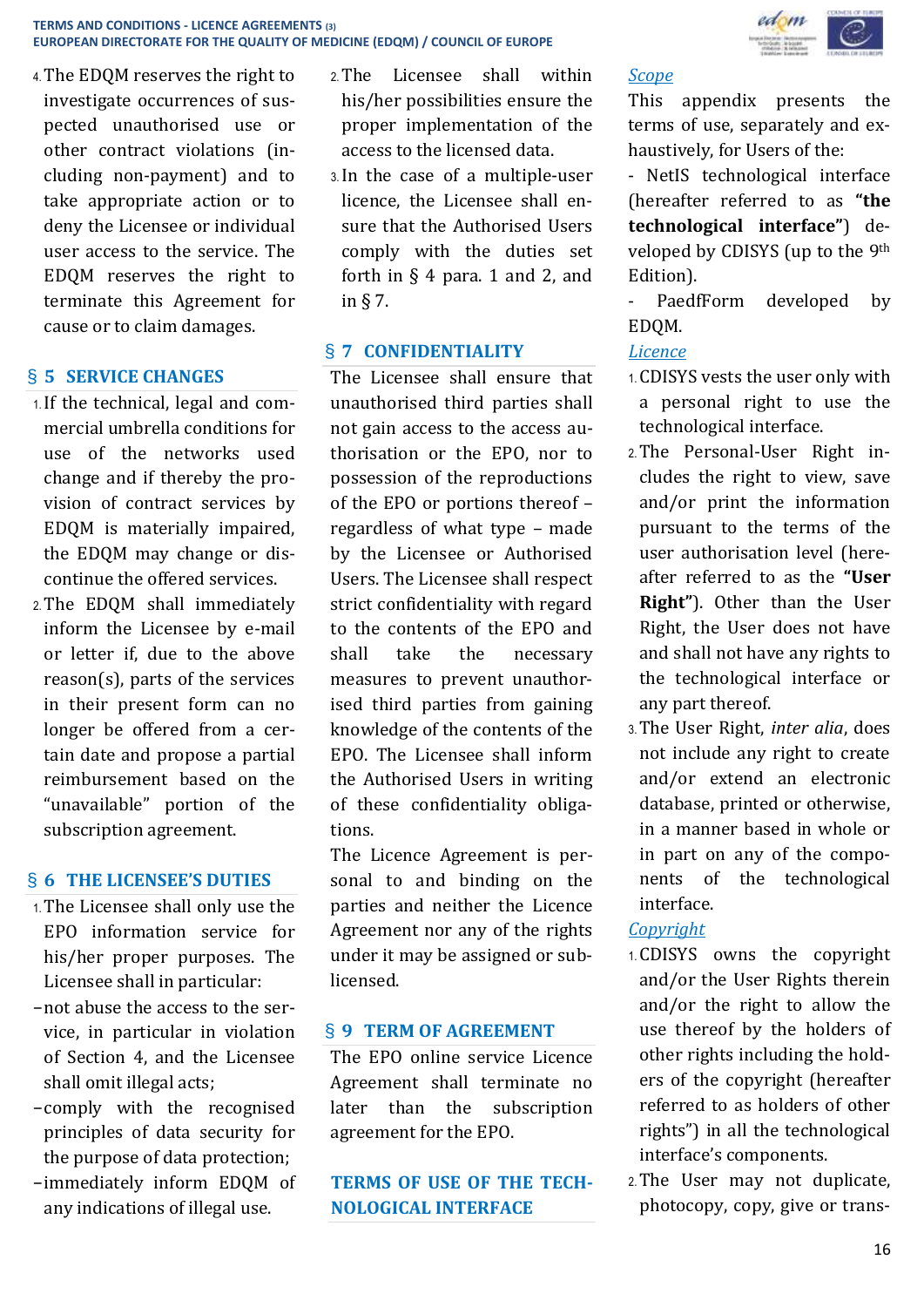fer to any third party, or translate into another language, including computer language, any of the components of the technological interface other than pursuant to the terms of this licence, without first obtaining CDISYS' written authorisation.

3.The User shall not use any of the trademarks included in the technological interface, other than pursuant to the terms of this licence.

# *Limitation of liability*

- 1. CDISYS and/or the holders of the other rights have acted to the best of their ability to prevent any defect, fault or mistake and to ensure the accuracy, quality, completeness and cleanliness of the technological interface; however, they shall not be liable for any damage deriving from noncompliance with one or more of the above details.
- 2. Neither CDISYS nor the holders of the other rights shall be howsoever liable, directly or indirectly, for any damage and/or loss, direct or indirect, deriving from the use and/or inability to use the technological interface, for any reason, and/or from any fault, deficiency or unavailability of the service or part of its attributes. Neither CDISYS nor the holders of the other rights in any way guarantee that the technological interface and/or the use thereof meet or shall meet any requirements of the Licensee or

Authorised Users.

# **LICENCE AGREEMENT FOR ACCESS TO THE EUROPEAN PHARMACOPOEIA ELEC-TRONIC VERSION (FROM 10TH EDITION) GLOSSARY:**

**GTC:** General EDQM Terms and Conditions and the Terms and Licence Agreement for online access to the European Pharmacopoeia Electronic Version.

**EPEV**: European Pharmacopoeia Electronic Version hosted on the EDQM's Publication Platform comprising an online access via a version accessible from either a desktop application or from a USB stick

**LICENSEE**: The person or entity named in the Order Form, or the person activating the subscription key who has subscribed to the EPEV for the period of the subscription.

**AUTHORISED USERS:** Employees, faculty, staff and students officially affiliated with the Licensee accessing the EPEV from the EDQM's Publication Platform after having been granted access by the Licensee.

# § **1 SUBJECT MATTER AND CONTENTS OF AGREEMENT**

The type and extent of the online access services offered by the EDQM are based on the currently prevailing technical, legal, and commercial umbrella conditions of the networks used.

Online version: The place of transfer of the data is the interface between the server hosting the EPEV and the Internet. The responsibility of the EDQM for



the data transmission shall end at this point.

Application/USB version: The EDQM supplies a link for the download of the application and the data and the place of transfer of the data is the interface between the server hosting the EPEV and the Internet. The responsibility of the EDQM for the data transmission shall end at this point.

# § **2 ACCESS AUTHORISATION**

- 6.The Licensee shall receive a subscription key to access the EPEV via the EDQM's Publication Platform. The Licensee, in order to activate the subscription key, shall first create an EDQM account, which consists in the licensee's e-mail address and associated password.
- 7. .The Licensee shall activate the subscription key on the EDQM's Publication Platform.
- 8.The list of cumulative supplements, for which the Licensee is granted access authorisation, is available on the server. The EDQM will make available the supplement in force on the date of consultation and future supplement(s) to come into force when they are available. Supplements that have been superseded and are no longer legally valid will remain available in the online archives, on the proviso that the Licensee has a valid subscription.

# § **3 TECHNICAL REQUIRE-MENTS**

3.The EDQM shall provide all data in data formats that are supported by the HTTP Internet Protocol. The Licensees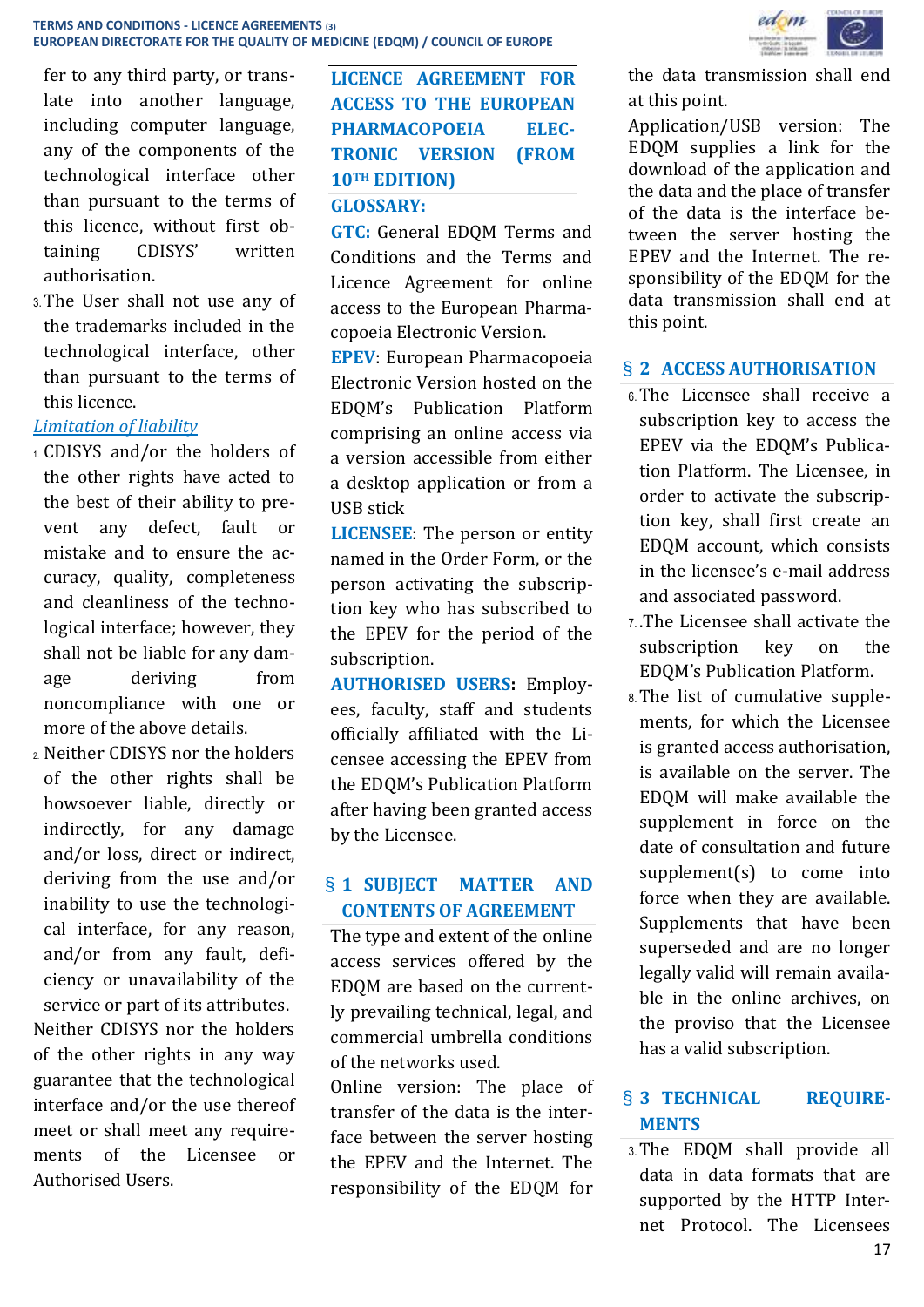shall provide the technical requirements for the use of the service offered at their expense and risk. Information on technical requirements shall be contained on the EDQM Website, and shall be continuously updated.

4.The EDQM reserves the right to change the technical requirements. The EDQM shall attempt to minimise technical changes.

# § **4 SERVICE CHANGES**

- 3.If the technical, legal and commercial umbrella conditions for use of the networks used change and if thereby the provision of contract services by EDQM is materially impaired, the EDQM may change or discontinue the offered services.
- 4.The EDQM shall immediately inform the Licensee by e-mail or letter if, for the above reason(s), parts of the services in their present form can no longer be offered from a certain date and shall propose a partial reimbursement based on the "unavailable" portion of the subscription agreement.

# § **5 RIGHTS**

1.The Licensee acknowledges that all copyrights and other intellectual property rights, in particular rights to the use of the EDQM's Publication Platform and the EPEV as well as of parts thereof (individual texts, articles, excerpts thereof, in particular abstracts, figures, and tables, etc.) are the sole and exclusive property of the EDQM. In addition, the Licence Agreement does not convey to the Licensee any right, title, or interest therein except for the right to use the EDQM's Publication Platform and the EPEV in accordance with the present GTC.

- 2.The Licensee shall notify EDQM promptly of the facts and circumstances surrounding any unauthorised possession or use of the EPEV or any portion thereof.
- 3.The Licensee shall receive rights to the EPEV and the parts thereof as defined in the [User guide](https://pheur-beta.edqm.eu/media/guides/1_en.pdf) available on the EDQM's Publication Platform.

# § **6 CONFIDENTIALITY**

- 4.The Licensee shall ensure that unauthorised third parties shall not gain access to the subscription key or the EPEV, nor to possession of the reproductions of the EPEV or portions thereof – regardless of what type – made by the Licensee or Authorised Users.
- 5.The Licensee shall respect strict confidentiality with regard to the contents of the EPEV and shall take the necessary measures to prevent unauthorised third parties from gaining knowledge of the contents of the EPEV.
- 6.The Licensee shall inform the Authorised Users in writing of these confidentiality obligations.
- 7.The Licence Agreement is personal to and binding on the parties and neither the Licence Agreement nor any of the

rights under it may be assigned or sublicensed.

### § **7 THE LICENSEE'S DUTIES**

- 1.The Licensee shall only use the EPEV for his/her proper purposes. The Licensee shall in particular:
- −not abuse the access to the service, in particular in violation of Section 5;
- −comply with the recognised principles of data security for the purpose of data protection;
- −not commit illegal acts, and take precautions to prevent any such acts being committed;
- −immediately inform EDQM of any indications of illegal use.
- 2.The Licensee shall within his/her possibilities ensure the proper implementation of the access to the licensed data.
- 3.The transfer of the licensed data in whole or in part – regardless of whether by electronic data carrier, remote data transmission or in the form of hard copies – as well as granting access to the stored data to third parties, the feeding of the data into an intranet and commercial information brokerage, as well as any use of the licensed data for commercial purposes, are not permitted.
- 4.Translations, editing, arrangement, and other changes to the licensed data and the public communication, representation or performance thereof are prohibited.
- 5.The EDQM reserves the right to investigate occurrences of suspected unauthorised use or

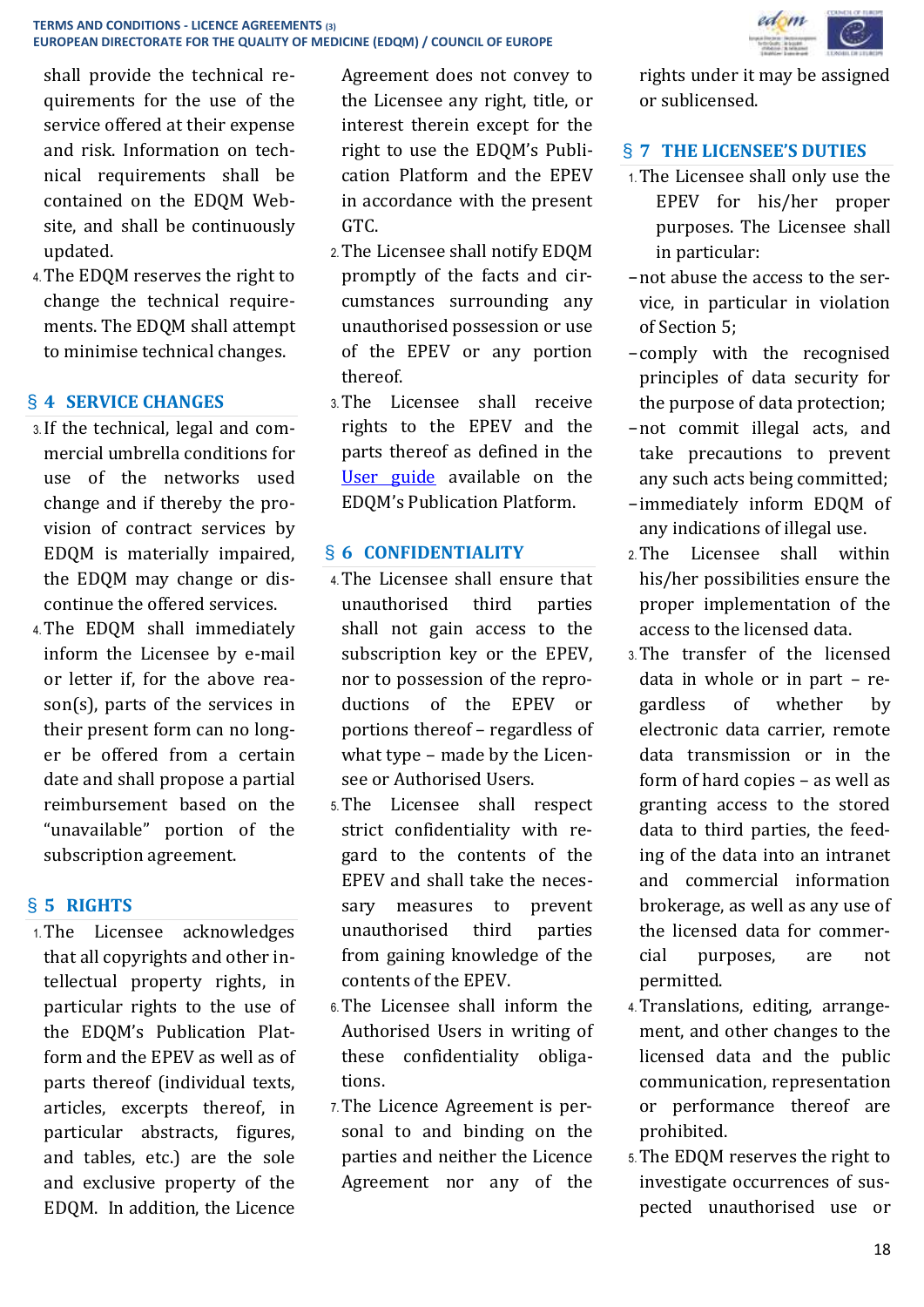other contract violations (including non-payment) and to take appropriate action or to deny the Licensee or individual user access to the service. The EDQM reserves the right to terminate this Agreement for cause or to claim damages.

6.The Licensee shall ensure that the Authorised Users comply with the duties set forth in § 5 para. 1 and 2, and in  $\S$  6.

# § **8 LIABILITY**

SAVE AS PROVIDED IN § 9 BE-LOW, THE EDQM DISCLAIMS ALL OTHER WARRANTIES, EX-PRESS OR IMPLIED, INCLUDING THE IMPLIED WARRANTIES OF MERCHANTABILITY AND FIT-NESS FOR A PARTICULAR PURPOSE. THE EDQM SHALL NOT BE LIABLE FOR ANY DAM-AGE OR LOSS OF ANY KIND ARISING OUT OF OR RESULTING FROM THE LICENSEE'S POSSES-SION OR USE OF, OR INABILITY TO USE THE EPEV. UNDER NO CIRCUMSTANCE SHALL THE EDQM'S LIABILITY TO THE LI-CENSEE ARISING OUT OF ANY KIND OF CLAIM IN ANY WAY CONNECTED WITH THE USE OR INABILITY TO USE THE EPEV EXCEED THE AMOUNT OF THE LICENCE FEES PAID BY THE LI-CENSEE FOR THE EPEV. THE REMEDIES AVAILABLE TO THE LICENSEE AGAINST THE EDQM UNDER THIS AGREEMENT ARE EXCLUSIVE.

### § **9 THIRD PARTY RIGHTS**

Notwithstanding the limitation of liability in § 8 above, the EDQM warrants that the transfer and use of the licensed data in accordance with the Licence Agreement does not violate any third party rights. In the case that third parties allege any claims against the Licensee which arise out of any act or omission by the EDQM that constitutes a breach of the EDQM's warranties hereunder, the EDQM shall at its option either defend the Licensee against the claims or indemnify him/her.

### § **10 TERM OF AGREEMENT**

The EPEV Licence Agreement shall terminate no later than the subscription agreement for the EPEV.

# **TERMS OF USE OF THE TECH-NOLOGICAL INTERFACE - THE EDQM'S PUBLICATION PLAT-FORM**

#### *Scope*

This appendix presents the terms of use, separately and exhaustively, for Users of the EDQM's Publication Platform (the technological interface).

### *Licence*

- 4.The EDQM vests the licensee and Authorised Users a personal right to use the technological interface.
- 5.The Personal-User Right includes the right to view, save, download and/or print the information pursuant to the terms of the user authorisation level (hereafter referred to as the **"User Right"**). Other than the User Right, the User does not have and shall not have any rights to the technological interface or any part thereof.



6.The User Right, *inter alia*, does not include any right to create and/or extend an electronic database, printed or otherwise, in a manner based in whole or in part on any of the components of the technological ininterface.

# *Copyright*

- 4.The EDQM owns the copyright and/or the User Rights therein and/or the right to allow the use thereof by the holders of other rights including the holders of the copyright (hereafter referred to as "**holders of other rights**") in all the technological interface's components.
- 5.The User may not duplicate, photocopy, copy, give or transfer to any third party, or translate into another language, including computer language, any of the components of the technological interface other than pursuant to the terms of this licence.

# *Limitation of liability*

- 3. The EDQM has acted to the best of its ability to prevent any defect, fault or mistake and to ensure the accuracy, quality, completeness and cleanliness of the technological interface; however, it shall not be liable for any damage deriving from noncompliance with one or more of the above details.
- 4. The EDQM will not be liable, directly or indirectly, for any damage and/or loss, direct or indirect, deriving from the use and/or inability to use the technological interface, for any reason, and/or from any fault,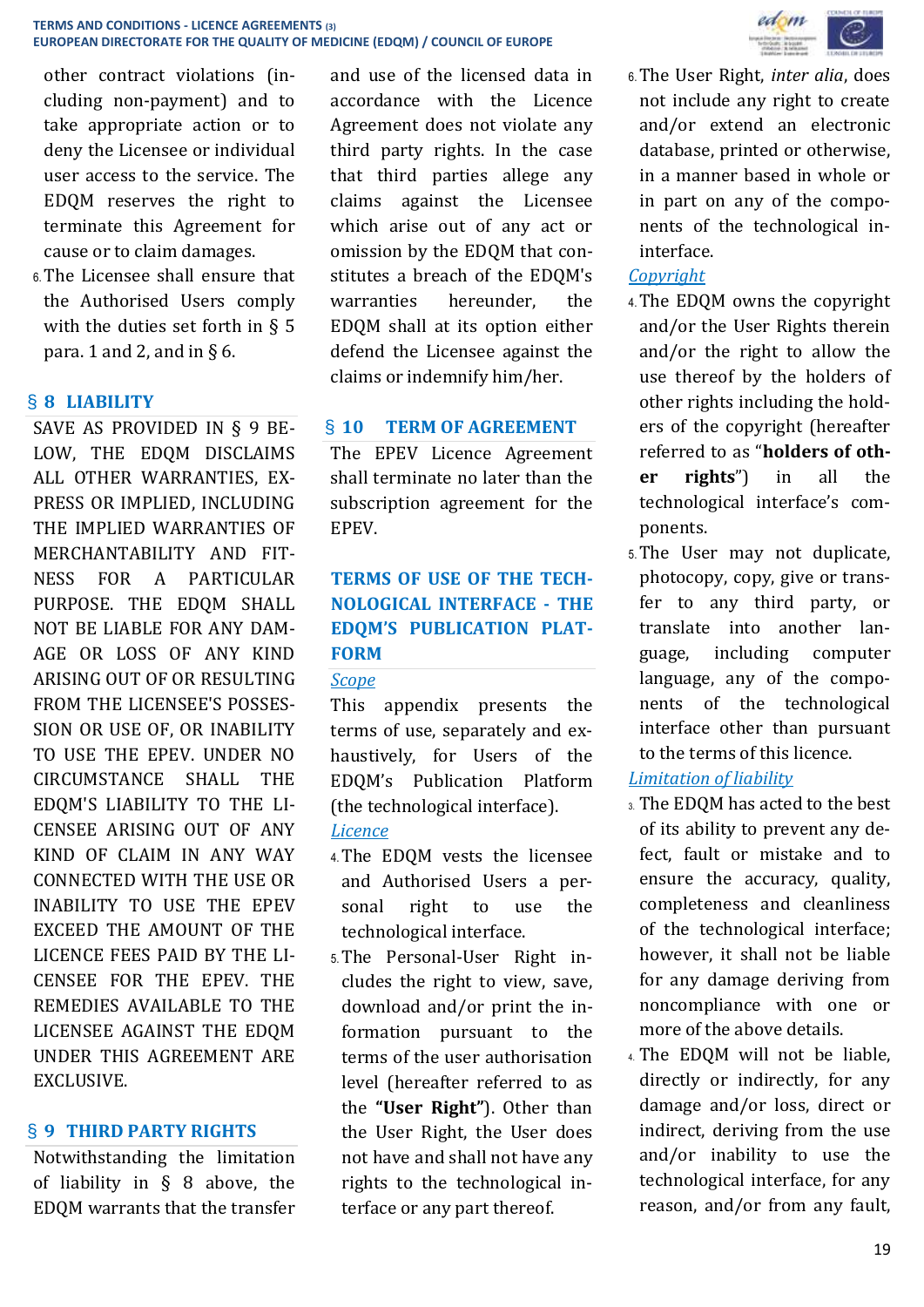deficiency or unavailability of the service or part of its attributes.

5. The EDQM does not in any way guarantee that the technological interface and/or the use thereof meet or shall meet any requirements of the Licensee or Authorised Users.

# **LICENCE AGREEMENT FOR ACCESS TO THE EUROPEAN PHARMACOPOEIA OFFLINE (USB/DOWNLOAD) SERVICE**

**NOTICE: By subscribing to the European Pharmacopoeia Offline Version, the Licensee acknowledges that he/she has read and agrees to be bound by the EDQM's General and Specific Terms and Conditions and the following Licence Agreement**

# **GLOSSARY:**

**GTC:** General EDQM Terms and Conditions and the Terms and the Licence Agreement for access to the European Pharmacopoeia Offline Version. **EPOV:** European Pharmacopoeia Offline Version

(USB/Download).

**LICENSEE**: The person or entity named in the Order Form, or the person registering the product who has subscribed to the EPOV for the period of the subscription.

# **AUTHORISED USERS:**

Employees, faculty, staff and students officially affiliated with the Licensee accessing the EPOV.

# § **1 SUBJECT MATTER AND CONTENTS OF AGREEMENT**

The type and extent of the services offered by the EDQM are based on the currently prevailing technical, legal, and commercial umbrella conditions of the networks used. For the downloadable version, the EDQM supplies a link for the download of the data and the place of transfer of the data is the interface between the server hosting the EPOV and the Internet. The responsibility of the EDQM for the data transmission shall end at this point.

# § **2 ACCESS AUTHORISATION**

- 1.The Licensee shall receive the EPOV from the EDQM.
- 2.The Licensee shall register with EDQM each EPOV.

# § **3 TECHNICAL REQUIRE-MENTS**

- 1.The EDQM shall provide all data in data formats that are supported by the HTTP Internet Protocol. The Licensees shall provide the technical requirements for the use of the service offered at their expense and risk. Information on technical requirements shall be contained on the EDQM Website, which shall be continuously updated.
- 2.The EDQM reserves the right to change the technical requirements. The EDQM shall attempt to minimise technical changes.

# § **4 RIGHTS**

1.The Licensee acknowledges that all copyrights and other intellectual property rights, in particular, rights to the use of



the EPOV information service as well as of parts thereof (individual texts, articles, excerpts thereof, in particular abstracts, figures, and tables etc.), are the sole and exclusive property of the EDQM and that the Licence Agreement does not convey to the Licensee any right, title, or interest therein except for the right to use the EPOV in accordance with the present GTC.

- 2.The Licensee shall notify EDQM promptly of the facts and circumstances surrounding any unauthorised possession or use of the EPOV or any portion thereof.
- 3.The Licensee shall receive the following rights to the EPOV and the parts thereof:
- (i) The Licensee is authorised to access the EPOV in order to conduct research themselves and to copy a selection of the licensed data into their computer's RAM.
- (ii) The Licensee may, only for his/her own use, permanently store the licensed data mentioned in paragraph (i) and make hard copies thereof. The EDQM reserves the right to limit the extent and the number of copies and printouts in an appropriate manner. The transfer of the licensed data in whole or in part – regardless of whether by electronic data carrier, remote data transmission or in the form of hard copies – as well as granting access to the stored data to third parties, the feeding of the data into an intranet and commercial in-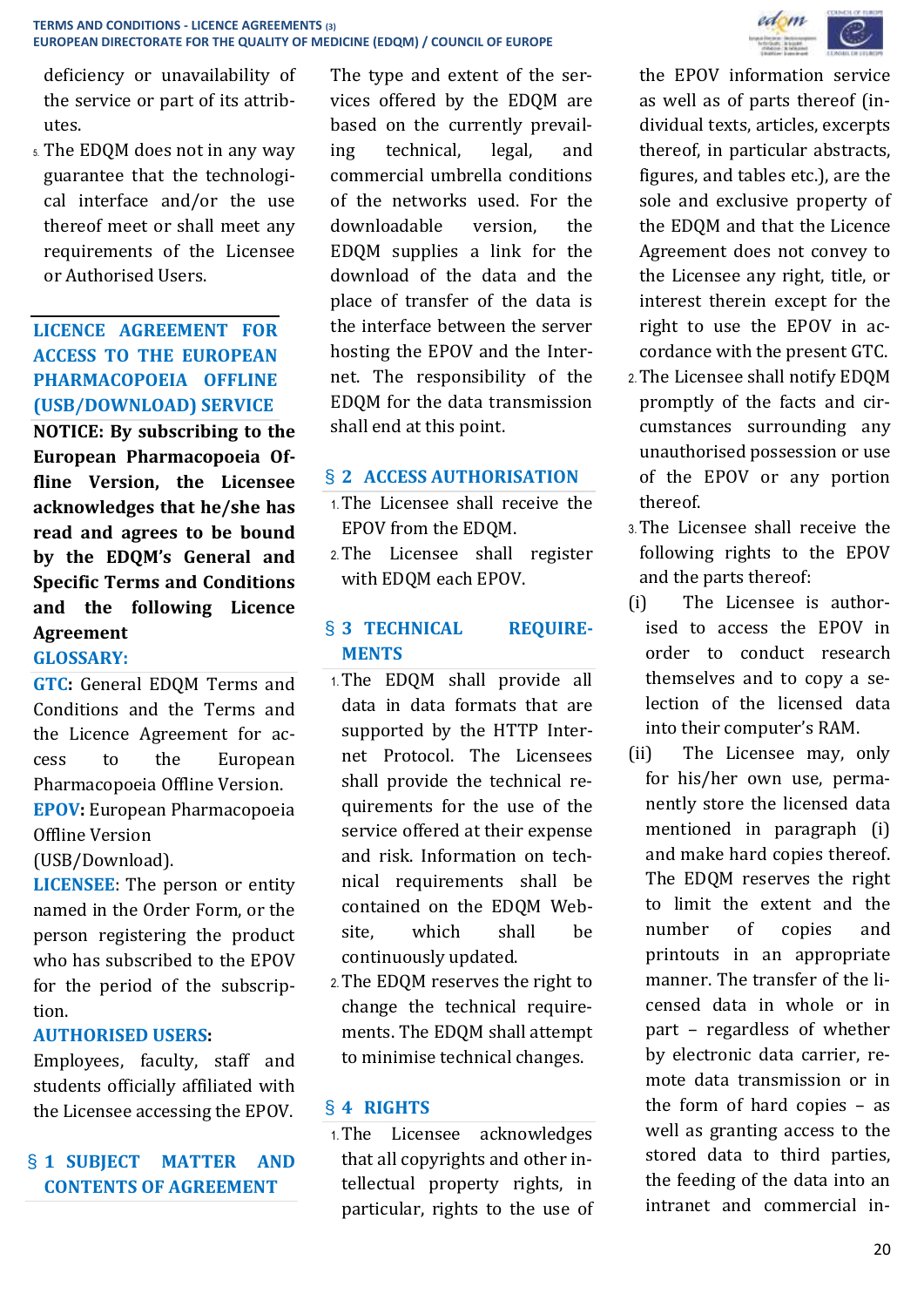formation brokerage, as well as any use of the licensed data for commercial purposes, are not permitted.

- (iii) Translations, editing, arrangement, and other changes to the licensed data and the public communication, representation or performance thereof are prohibited.
- (iv) Only Authorised Users shall be permitted by the Licensee to access and use the EPOV for the purposes and within the limitations set forth in § 4, subparagraph 2 above.
- 4.The EDQM reserves the right to investigate occurrences of suspected unauthorised use or other contract violations and to take appropriate action or to deny the Licensee, or individual users, access to the service. The EDQM reserves the right to terminate this Agreement for cause or to claim damages.

### § **5 THE LICENSEE'S DUTIES**

- 1.The Licensee shall only use the EPOV information service for his/her proper purposes. The Licensee shall in particular:
- −not abuse the access to the service, in particular in violation of Section 4, and the Licensee shall omit illegal acts;
- −comply with the recognised principles of data security for the purpose of data protection;
- −immediately inform EDQM of any indications of illegal use.
- 2.The Licensee shall within his/her possibilities ensure the proper implementation of the access to the licensed data.

3.The Licensee shall hold the EDQM harmless from and against all claims, suits, proceedings, losses, liabilities and damages which the EDQM incurs on account of contract violations by the Licensee or the Authorised Users or due to third party claims arising from contract violations of the Licensee or the Authorised Users. The Licensee shall at the EDQM's option either defend the EDQM against the claims or satisfy the claims or support the EDQM in the enforcement of its rights and pay the costs of legal action.

# § **6 LIABILITY**

SAVE AS PROVIDED IN § 7 BE-LOW, THE EDQM DISCLAIMS ALL OTHER WARRANTIES, EX-PRESS OR IMPLIED, INCLUDING THE IMPLIED WARRANTIES OF MERCHANTABILITY AND FIT-NESS FOR A PARTICULAR PURPOSE. THE EDQM SHALL NOT BE LIABLE FOR ANY DAM-AGE OR LOSS OF ANY KIND ARISING OUT OF OR RESULTING FROM THE LICENSEE'S POSSES-SION OR USE OF, OR INABILITY TO USE THE EPOV. UNDER NO CIRCUMSTANCE SHALL THE EDQM'S LIABILITY TO THE LI-CENSEE ARISING OUT OF ANY KIND OF CLAIM IN ANY WAY CONNECTED WITH THE USE OR INABILITY TO USE THE EPOV EXCEED THE AMOUNT OF THE LICENCE FEES PAID BY THE LI-CENSEE FOR THE EPOV. THE REMEDIES AVAILABLE TO THE LICENSEE AGAINST THE EDQM



UNDER THIS AGREEMENT ARE EXCLUSIVE.

#### § **7 THIRD PARTY RIGHTS**

Notwithstanding the limitation of liability in § 6 above, the EDQM warrants that the transfer and use of the licensed data in accordance with the Licence Agreement does not violate any third party rights. In the case that third parties allege any claims against the Licensee which arise out of any act or omission by the EDQM that constitutes a breach of the EDQM's warranties hereunder, the EDQM shall at its option either defend the Licensee against the claims or indemnify him/her.

### § **8 CONFIDENTIALITY**

The Licensee shall ensure that unauthorised third parties shall not gain access to the access authorisation or the EPOV, nor to possession of the reproductions of the EPOV or portions thereof – regardless of what type – made by the Licensee or Authorised **I**Isers

The Licensee shall respect strict confidentiality with regard to the contents of the EPOV and shall take the necessary measures to prevent unauthorised third parties from gaining knowledge of the contents of the EPOV.

The Licensee shall inform the Authorised Users in writing of these confidentiality obligations. The Licence Agreement is personal to and binding on the parties and neither the Licence Agreement nor any of the rights